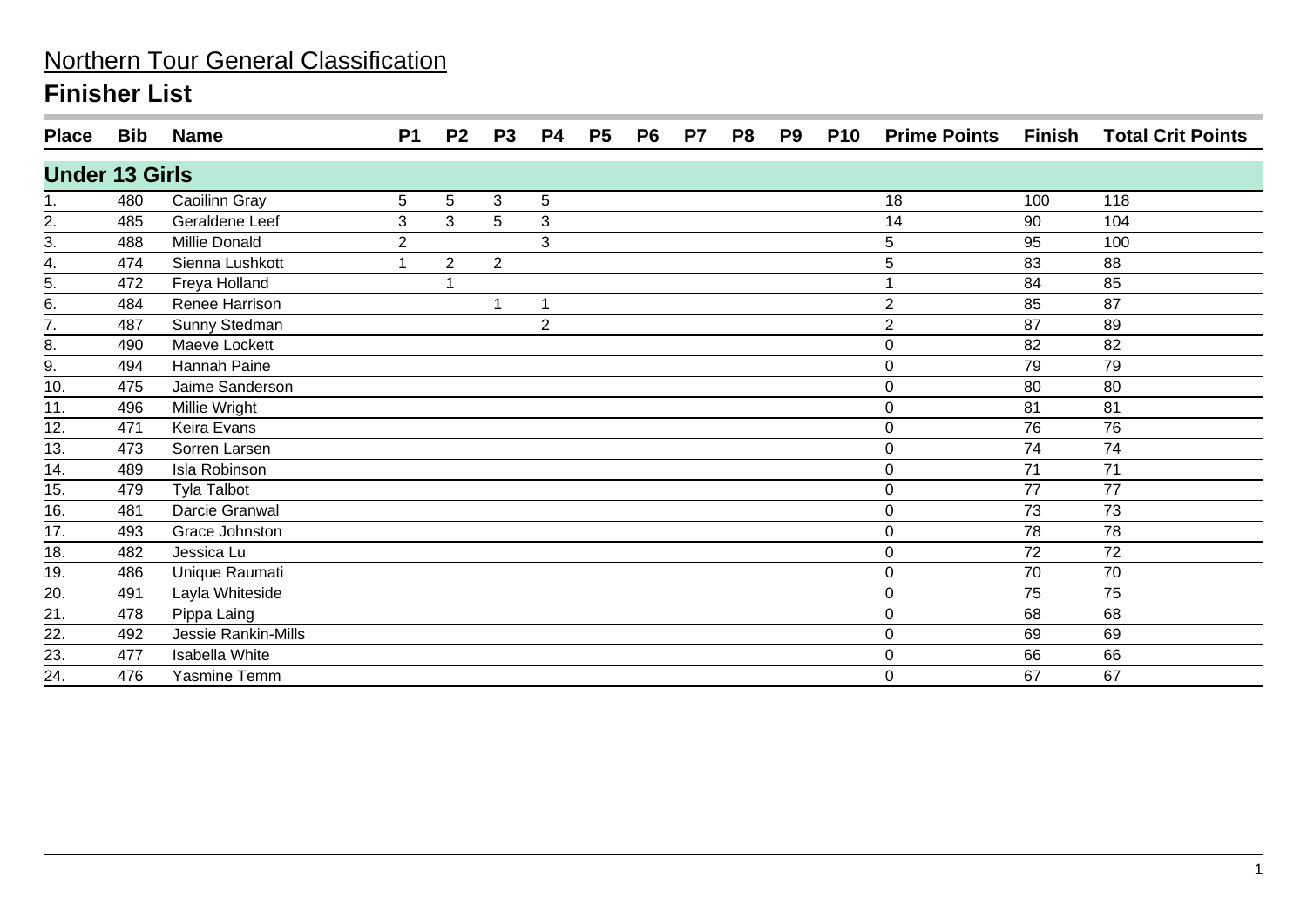| <b>Place</b>         | Bib | <b>Name</b>            | <b>P1</b>      | P <sub>2</sub> | P <sub>3</sub> | P4             | P <sub>5</sub> | P <sub>6</sub> | P <sub>7</sub> | P <sub>8</sub> | P <sub>9</sub> | <b>P10</b> | <b>Prime Points</b> | Finish | <b>Total Crit Points</b> |
|----------------------|-----|------------------------|----------------|----------------|----------------|----------------|----------------|----------------|----------------|----------------|----------------|------------|---------------------|--------|--------------------------|
| <b>Under 13 Boys</b> |     |                        |                |                |                |                |                |                |                |                |                |            |                     |        |                          |
|                      | 452 | Jonny Barclay          | 3              | 5              | 5              | 5              |                |                |                |                |                |            | 18                  | 100    | 118                      |
| $\frac{2}{3}$        | 465 | Thomas Dolan           | 5              | 3              | 3              | 3              |                |                |                |                |                |            | 14                  | 95     | 109                      |
|                      | 458 | Ethyn Brooks           | $\overline{ }$ | $\overline{2}$ |                |                |                |                |                |                |                |            | 4                   | 87     | 91                       |
| 4.                   | 455 | <b>Kyle Paris</b>      |                |                | $\overline{2}$ | $\overline{2}$ |                |                |                |                |                |            | 5                   | 90     | 95                       |
| 5.                   | 454 | Finn Houghton          | $\overline{2}$ |                |                |                |                |                |                |                |                |            | $\overline{c}$      | 77     | 79                       |
| 6.                   | 460 | Noah Johnson           |                |                |                |                |                |                |                |                |                |            | $\mathbf 0$         | 83     | 83                       |
| $\overline{7}$ .     | 467 | <b>Riley Sella</b>     |                |                |                |                |                |                |                |                |                |            | $\pmb{0}$           | 84     | 84                       |
| 8.                   | 453 | <b>Toby Browne</b>     |                |                |                |                |                |                |                |                |                |            | $\mathbf 0$         | 81     | 81                       |
| 9.                   | 442 | <b>Connor Clifton</b>  |                |                |                |                |                |                |                |                |                |            | $\mathbf 0$         | 74     | 74                       |
| 10.                  | 463 | Thomas Purdie          |                |                | -1             |                |                |                |                |                |                |            | 1                   | 85     | 86                       |
| 11.                  | 450 | Liam Lloyd             |                |                |                |                |                |                |                |                |                |            | $\mathbf 0$         | 79     | 79                       |
| 12.                  | 461 | Mark Liu               |                |                |                |                |                |                |                |                |                |            | $\mathbf 0$         | 80     | 80                       |
| 13.                  | 451 | Josh Wilson            |                |                |                |                |                |                |                |                |                |            | $\mathbf 0$         | 82     | 82                       |
| 14.                  | 445 | Arthor Bird            |                |                |                |                |                |                |                |                |                |            | 0                   | 73     | 73                       |
| 15.                  | 449 | Henru Kleynhans        |                |                |                |                |                |                |                |                |                |            | $\mathbf 0$         | 78     | 78                       |
| $\overline{16}$ .    | 441 | Hugo Chapman           |                |                |                |                |                |                |                |                |                |            | $\mathbf 0$         | 75     | 75                       |
| 17.                  | 466 | Ciaran Farrell         |                |                |                |                |                |                |                |                |                |            | $\mathbf 0$         | 76     | 76                       |
| 18.                  | 447 | Rory Dickinson         |                |                |                |                |                |                |                |                |                |            | $\mathbf 0$         | 70     | 70                       |
| 19.                  | 444 | Michael Song           |                |                |                |                |                |                |                |                |                |            | $\boldsymbol{0}$    | 71     | 71                       |
| 20.                  | 448 | <b>\friend Henley</b>  |                |                |                |                |                |                |                |                |                |            | $\boldsymbol{0}$    | 72     | 72                       |
| 21.                  | 456 | <b>Robert Turnbull</b> |                |                |                |                |                |                |                |                |                |            | $\mathbf 0$         | 66     | 66                       |
| $\overline{22}$ .    | 446 | Cole Cornish           |                |                |                |                |                |                |                |                |                |            | $\mathbf 0$         | 69     | 69                       |
| 23.                  | 462 | Nate Rankin-Mills      |                |                |                |                |                |                |                |                |                |            | $\mathbf 0$         | 68     | 68                       |
| $\overline{24}$ .    | 464 | Aaron Dlima            |                |                |                |                |                |                |                |                |                |            | $\mathbf 0$         | 67     | 67                       |
| 25.                  | 468 | Kyle Smith             |                |                |                |                |                |                |                |                |                |            | $\mathbf 0$         | 65     | 65                       |
| $\overline{26}$      | 469 | Luke Smith             |                |                |                |                |                |                |                |                |                |            | $\mathbf 0$         | 64     | 64                       |
|                      |     |                        |                |                |                |                |                |                |                |                |                |            |                     |        |                          |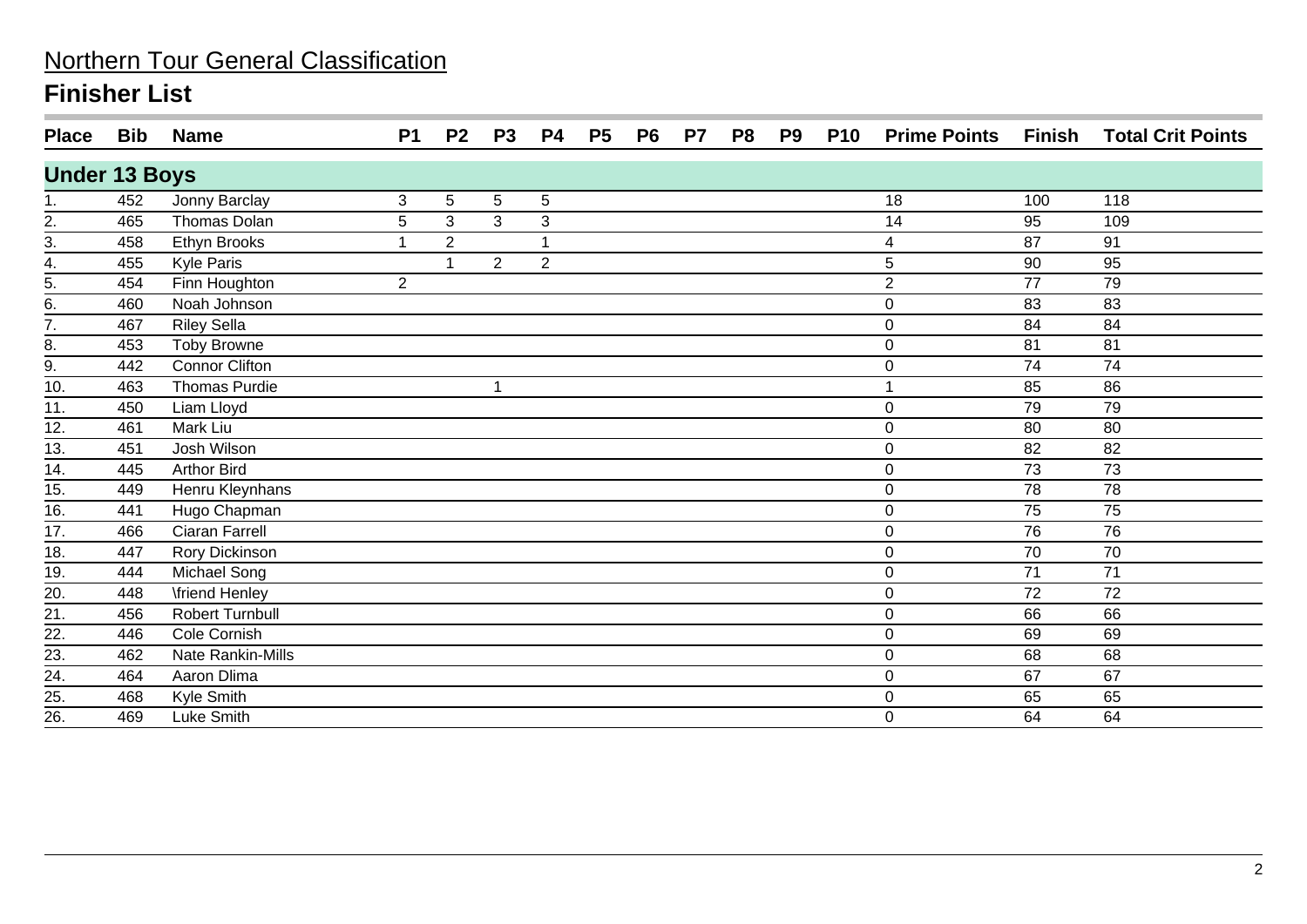| <b>Place</b>                           | Bib | <b>Name</b>             | <b>P1</b>            | P <sub>2</sub> | P <sub>3</sub> | <b>P4</b>      | P <sub>5</sub> | P <sub>6</sub> | P7 | P <sub>8</sub> | P <sub>9</sub> | <b>P10</b> | <b>Prime Points</b> | Finish | <b>Total Crit Points</b> |
|----------------------------------------|-----|-------------------------|----------------------|----------------|----------------|----------------|----------------|----------------|----|----------------|----------------|------------|---------------------|--------|--------------------------|
| <b>Under 14 Girls</b>                  |     |                         |                      |                |                |                |                |                |    |                |                |            |                     |        |                          |
|                                        | 423 | Mackenzie Barnett       | 3                    | 3              | 3              | 5              |                |                |    |                |                |            | 14                  | 100    | 114                      |
| $\frac{2}{3}$                          | 438 | <b>Esther Carr</b>      |                      | 5              | 5              | 3              |                |                |    |                |                |            | 13                  | 95     | 108                      |
|                                        | 420 | Jodie Blackwood         |                      |                | $\overline{2}$ | $\overline{2}$ |                |                |    |                |                |            | 4                   | 90     | 94                       |
|                                        | 415 | <b>Isabelle Gibson</b>  | $\blacktriangleleft$ |                |                |                |                |                |    |                |                |            |                     | 84     | 85                       |
| $\frac{4}{5}$ .<br>$\frac{5}{6}$ .     | 427 | Ava Maddison            |                      |                |                |                |                |                |    |                |                |            | $\mathbf 0$         | 82     | 82                       |
|                                        | 421 | Maisie Bower            |                      |                | -1             | $\mathbf{1}$   |                |                |    |                |                |            | $\overline{2}$      | 87     | 89                       |
| $\overline{7}$ .                       | 424 | Georgia Mitchell        | $\overline{2}$       | 1              |                |                |                |                |    |                |                |            | 3                   | 83     | 86                       |
| 8.                                     | 434 | Chelsea Nicholas        |                      |                |                |                |                |                |    |                |                |            | $\mathbf 0$         | 85     | 85                       |
| $\overline{9}$ .                       | 440 | Natalie Wilson          |                      |                |                |                |                |                |    |                |                |            | 0                   | 81     | 81                       |
| 10.                                    | 416 | Sophia Hyland           | 5                    | $\overline{2}$ |                |                |                |                |    |                |                |            | $\overline{7}$      | 80     | 87                       |
| 11.                                    | 435 | <b>Madeline Ballard</b> |                      |                |                |                |                |                |    |                |                |            | $\pmb{0}$           | 73     | 73                       |
| 12.                                    | 419 | Somer Tong              |                      |                |                |                |                |                |    |                |                |            | $\mathbf 0$         | 74     | 74                       |
| 13.                                    | 417 | Mia Palao               |                      |                |                |                |                |                |    |                |                |            | $\pmb{0}$           | 76     | 76                       |
| 14.                                    | 426 | <b>Lily Shanley</b>     |                      |                |                |                |                |                |    |                |                |            | $\mathbf 0$         | 77     | 77                       |
| 15.                                    | 437 | Payton Hazlehurst       |                      |                |                |                |                |                |    |                |                |            | $\mathbf 0$         | 71     | 71                       |
| $\overline{16}$ .                      | 439 | Sophie Ochtman-Corfe    |                      |                |                |                |                |                |    |                |                |            | $\mathbf 0$         | 78     | 78                       |
| $\overline{17}$ .                      | 413 | Jess Crummy             |                      |                |                |                |                |                |    |                |                |            | $\pmb{0}$           | 79     | 79                       |
| $\overline{18}$ .                      | 422 | Abigayle Wells          |                      |                |                |                |                |                |    |                |                |            | $\mathbf 0$         | 75     | 75                       |
| 19.                                    | 418 | <b>Tylajane Reed</b>    |                      |                |                |                |                |                |    |                |                |            | $\mathbf 0$         | 69     | 69                       |
| $\overline{20}$                        | 432 | Alexandra Clark         |                      |                |                |                |                |                |    |                |                |            | $\mathbf 0$         | 72     | 72                       |
| 21.                                    | 433 | Anita lese              |                      |                |                |                |                |                |    |                |                |            | $\pmb{0}$           | 70     | 70                       |
| $\overline{22}$ .                      | 412 | <b>Bailee Courtney</b>  |                      |                |                |                |                |                |    |                |                |            | $\pmb{0}$           | 68     | 68                       |
| 23.                                    | 414 | Muireann Devlin         |                      |                |                |                |                |                |    |                |                |            | $\pmb{0}$           | 67     | 67                       |
|                                        | 428 | Hannah Mead             |                      |                |                |                |                |                |    |                |                |            | 0                   | 65     | 65                       |
| $\frac{24}{25}$ .<br>$\frac{25}{26}$ . | 430 | Phoebe Cumming          |                      |                |                |                |                |                |    |                |                |            | $\pmb{0}$           | 66     | 66                       |
|                                        | 431 | Lily Greenwood          |                      |                |                |                |                |                |    |                |                |            | $\pmb{0}$           |        | 0                        |
| 27.                                    | 436 | Keira Barlow            |                      |                |                |                |                |                |    |                |                |            | $\mathbf 0$         |        | 0                        |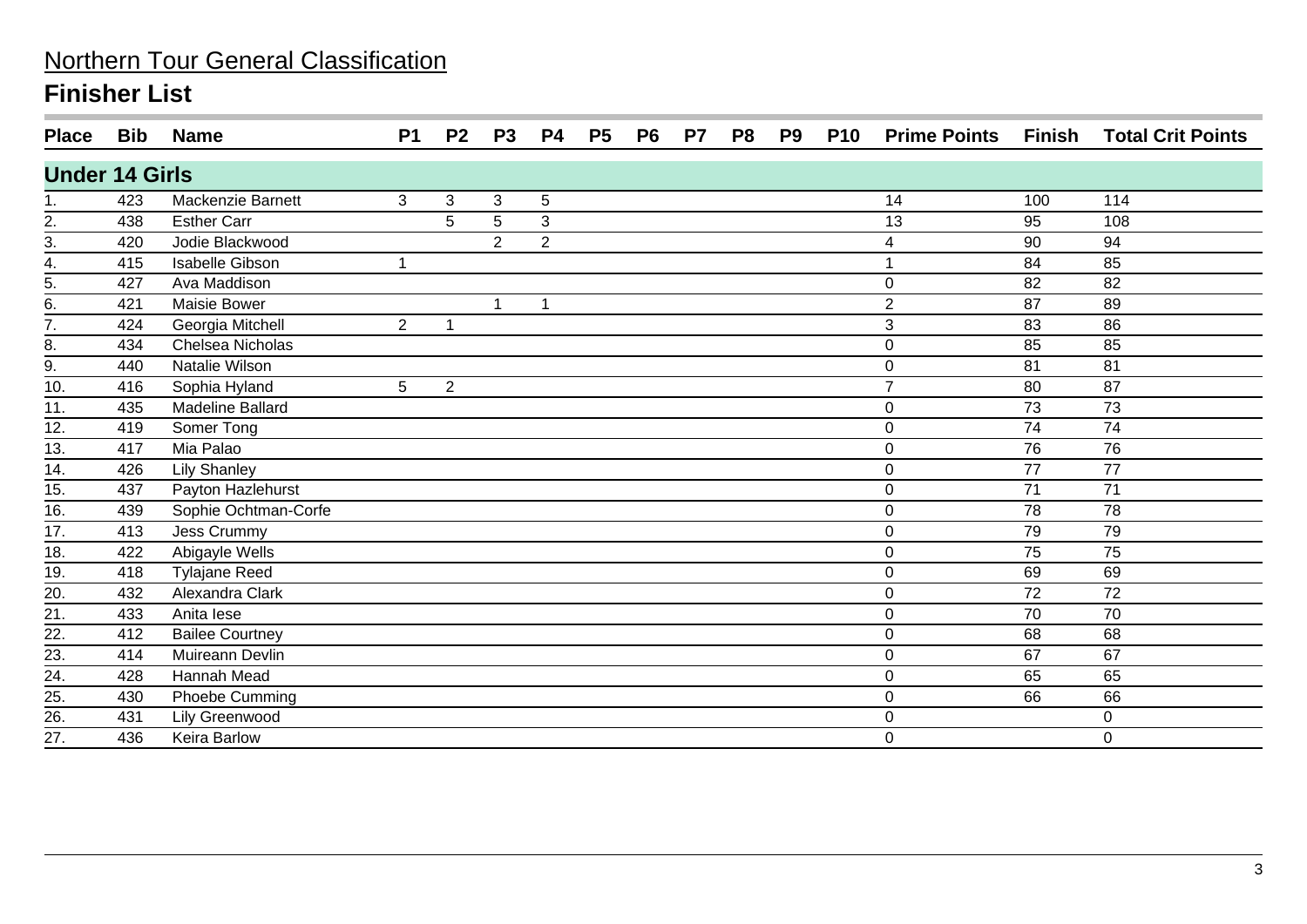| <b>Place</b>         | <b>Bib</b> | <b>Name</b>                | <b>P1</b>      | P <sub>2</sub> | <b>P3</b>            | <b>P4</b> | <b>P5</b> | P <sub>6</sub> | P7 | P <sub>8</sub> | P <sub>9</sub> | <b>P10</b> | <b>Prime Points Finish</b> |                 | <b>Total Crit Points</b> |
|----------------------|------------|----------------------------|----------------|----------------|----------------------|-----------|-----------|----------------|----|----------------|----------------|------------|----------------------------|-----------------|--------------------------|
| <b>Under 14 Boys</b> |            |                            |                |                |                      |           |           |                |    |                |                |            |                            |                 |                          |
| 1.                   | 380        | <b>Jack Whittall</b>       |                | 5              | 5                    |           |           |                |    |                |                |            | 10                         | 100             | 110                      |
| $\frac{2}{3}$        | 371        | Nate Boness                | 1              | 3              | 2                    |           |           |                |    |                |                |            | 6                          | 90              | 96                       |
|                      | 373        | <b>Daniel Morton</b>       | 3              |                |                      |           |           |                |    |                |                |            | 3                          | 85              | 88                       |
| $\overline{4}$ .     | 401        | <b>Frankie Wright</b>      |                | $\mathbf{1}$   | 3                    |           |           |                |    |                |                |            | 4                          | 95              | 99                       |
| $rac{5}{6}$          | 386        | <b>Harrison Craw</b>       | 5              |                |                      |           |           |                |    |                |                |            | 5                          | 83              | 88                       |
|                      | 400        | <b>Kane Foster</b>         |                | $\overline{2}$ | $\blacktriangleleft$ |           |           |                |    |                |                |            | 3                          | 87              | 90                       |
| $\overline{7}$ .     | 372        | <b>Quinn Gardiner-Hall</b> |                |                |                      |           |           |                |    |                |                |            | $\mathbf 0$                | 80              | 80                       |
| 8.                   | 405        | Zakariyya Rachmadi         | $\overline{2}$ |                |                      |           |           |                |    |                |                |            | $\overline{2}$             | 81              | 83                       |
| 9.                   | 402        | Seb Ness                   |                |                |                      |           |           |                |    |                |                |            | 0                          | 84              | 84                       |
| $\overline{10}$ .    | 387        | Ta Craw                    |                |                |                      |           |           |                |    |                |                |            | 0                          | 79              | 79                       |
| 11.                  | 388        | Lucas Bhimy                |                |                |                      |           |           |                |    |                |                |            | 0                          | 78              | 78                       |
| 12.                  | 374        | <b>Christian Scarlett</b>  |                |                |                      |           |           |                |    |                |                |            | 0                          | 82              | 82                       |
| 13.                  | 394        | Nico Jancys                |                |                |                      |           |           |                |    |                |                |            | $\mathbf 0$                | 72              | 72                       |
| $\overline{14}$ .    | 403        | Lenny MacDiarmid           |                |                |                      |           |           |                |    |                |                |            | $\mathbf 0$                | $\overline{76}$ | 76                       |
| 15.                  | 383        | Allan Dong                 |                |                |                      |           |           |                |    |                |                |            | $\mathbf 0$                | 77              | 77                       |
| 16.                  | 389        | <b>Jack Norden</b>         |                |                |                      |           |           |                |    |                |                |            | 0                          | 70              | 70                       |
| $\overline{17}$ .    | 404        | Benjamin Mascarenhas       |                |                |                      |           |           |                |    |                |                |            | 0                          | $\overline{71}$ | $\overline{71}$          |
| $\overline{18}$ .    | 391        | Lewis Atkinson             |                |                |                      |           |           |                |    |                |                |            | 0                          | $\overline{74}$ | $\overline{74}$          |
| $\frac{19}{20}$      | 393        | Joshua Gordon-Glassford    |                |                |                      |           |           |                |    |                |                |            | 0                          | 69              | 69                       |
|                      | 375        | <b>Ben Bowen</b>           |                |                |                      |           |           |                |    |                |                |            | $\mathbf 0$                | 73              | 73                       |
| $\overline{21}$      | 397        | Brogan Boyd                |                |                |                      |           |           |                |    |                |                |            | $\mathbf 0$                | 67              | 67                       |
| $\overline{22}$ .    | 395        | Benjamin Stewart           |                |                |                      |           |           |                |    |                |                |            | $\mathbf 0$                | 75              | 75                       |
| 23.                  | 377        | <b>Daniel McClune</b>      |                |                |                      |           |           |                |    |                |                |            | 0                          | 68              | 68                       |
| $\frac{24}{25}$      | 376        | Jack Gerken                |                |                |                      |           |           |                |    |                |                |            | 0                          | 65              | 65                       |
|                      | 378        | Juno Shepherd              |                |                |                      |           |           |                |    |                |                |            | $\mathbf 0$                | 64              | 64                       |
| $\frac{1}{26}$       | 398        | Sean Collins-Stewart       |                |                |                      |           |           |                |    |                |                |            | $\mathbf 0$                | 61              | 61                       |
| $\overline{27}$ .    | 385        | Nathan Hattingh            |                |                |                      |           |           |                |    |                |                |            | $\mathbf 0$                | 63              | 63                       |
| $\overline{28}$ .    | 392        | Sebastian Durey            |                |                |                      |           |           |                |    |                |                |            | $\mathbf 0$                | 62              | 62                       |
| $\overline{29}$ .    | 384        | <b>Felix Creasy</b>        |                |                |                      |           |           |                |    |                |                |            | 0                          | 66              | 66                       |
| $\overline{30}$ .    | 399        | <b>Otis White</b>          |                |                |                      |           |           |                |    |                |                |            | 0                          | 59              | 59                       |
| $\overline{31}$ .    | 382        | Luke Goodall               |                |                |                      |           |           |                |    |                |                |            | 0                          | 58              | 58                       |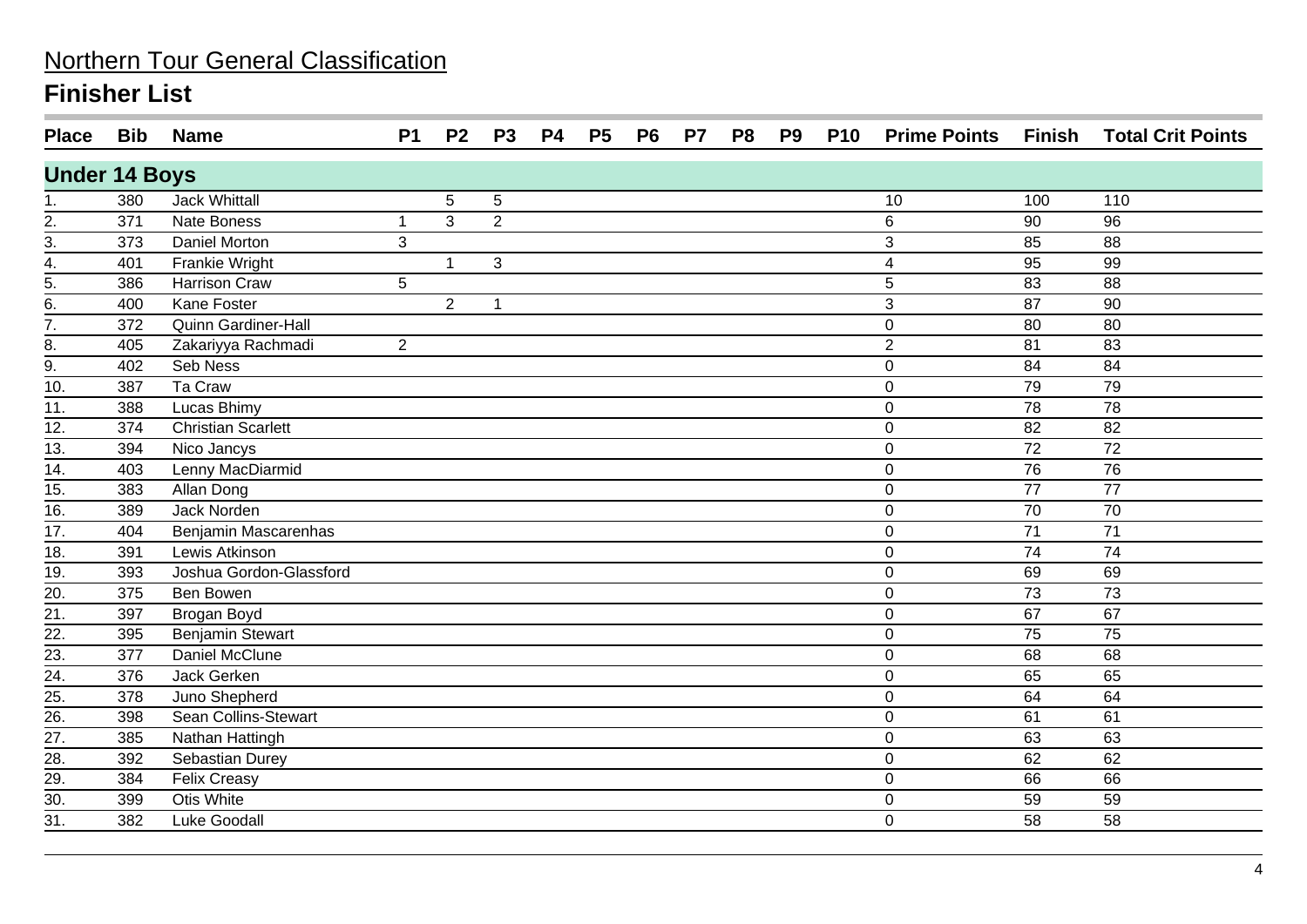### Northern Tour General Classification **Finisher List**

| <b>Place</b> | <b>Bib</b> | <b>Name</b>   | P1 | <b>P2</b> | P3 | P4 | <b>P5</b> | <b>P6 P7</b> | <b>P8 P9</b> | <b>P10</b> | <b>Prime Points</b> | <b>Finish</b> | <b>Total Crit Points</b> |
|--------------|------------|---------------|----|-----------|----|----|-----------|--------------|--------------|------------|---------------------|---------------|--------------------------|
| 32.          | 396        | Jackson Dwyer |    |           |    |    |           |              |              |            |                     | 60            | 60                       |
| 33.          | 390        | Coen Anderson |    |           |    |    |           |              |              |            |                     |               |                          |
| 34.          | 379        | Joseph Thomas |    |           |    |    |           |              |              |            |                     |               |                          |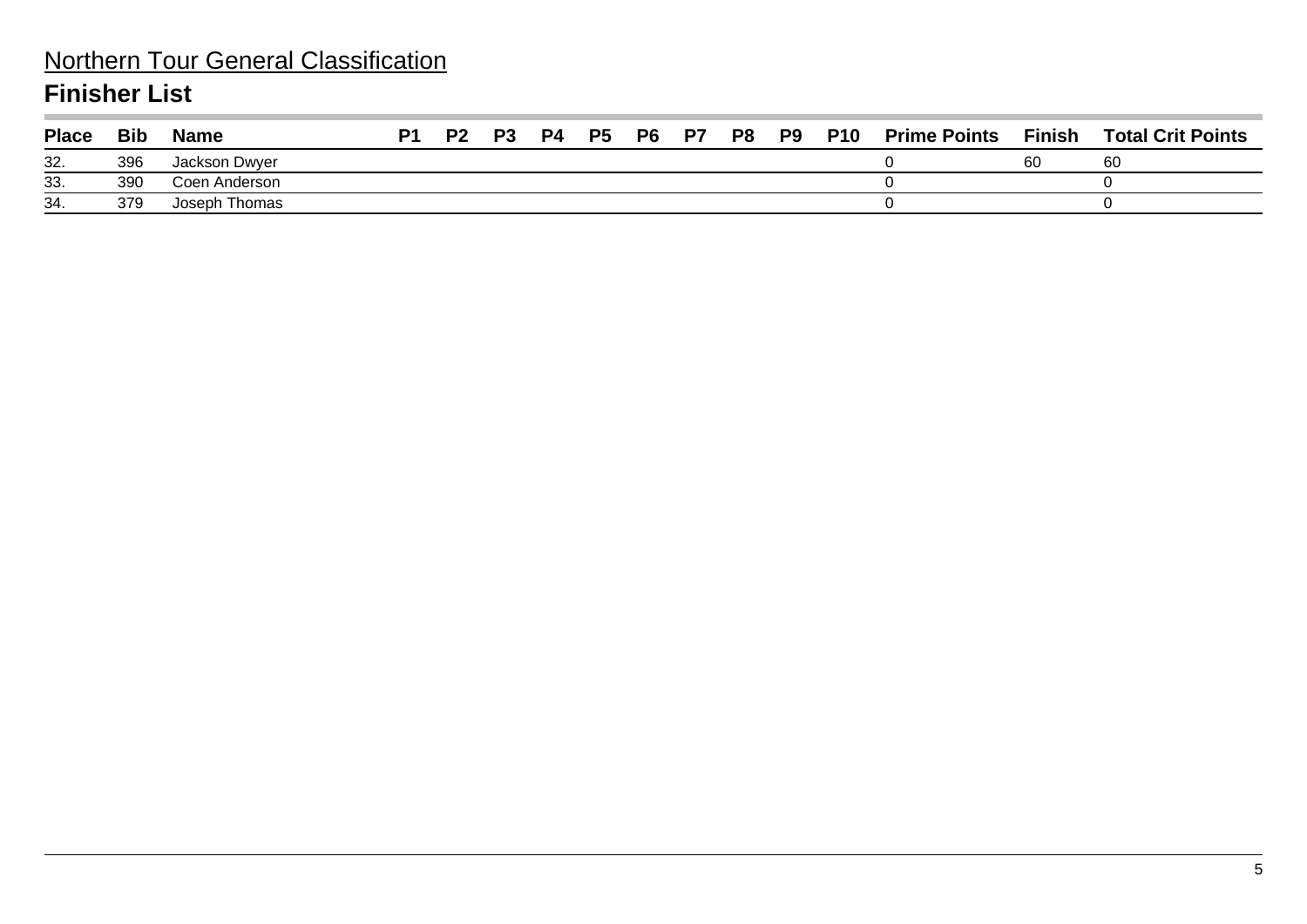| <b>Place</b>                           | Bib | <b>Name</b>            | <b>P1</b>      | P <sub>2</sub> | <b>P3</b>      | <b>P4</b>      | <b>P5</b> | <b>P6</b> | <b>P7</b> | P <sub>8</sub> | P <sub>9</sub> | <b>P10</b> | <b>Prime Points Finish</b> |                 | <b>Total Crit Points</b> |
|----------------------------------------|-----|------------------------|----------------|----------------|----------------|----------------|-----------|-----------|-----------|----------------|----------------|------------|----------------------------|-----------------|--------------------------|
| <b>Under 15 Girls</b>                  |     |                        |                |                |                |                |           |           |           |                |                |            |                            |                 |                          |
|                                        | 358 | <b>Ruby Spring</b>     | 3              | 3              | 3              | 5              |           |           |           |                |                |            | 14                         | 100             | 114                      |
| 2.                                     | 339 | Seana Gray             | $\overline{2}$ | $\overline{5}$ | $\overline{5}$ | 3              |           |           |           |                |                |            | $\overline{15}$            | 95              | 110                      |
| $\frac{3}{4}$                          | 357 | Olivia Rooney          | $\mathbf{1}$   |                |                | $\overline{2}$ |           |           |           |                |                |            | 3                          | 90              | 93                       |
|                                        | 345 | Maia Barclay           |                | $\overline{2}$ |                |                |           |           |           |                |                |            | 3                          | 87              | 90                       |
| 5.                                     | 335 | <b>Bonnie Rattray</b>  |                |                | 1              |                |           |           |           |                |                |            |                            | 85              | 86                       |
| $\overline{6}$ .                       | 347 | <b>Tegan Feringa</b>   |                |                | $\overline{2}$ |                |           |           |           |                |                |            | $\overline{2}$             | 84              | 86                       |
| $\overline{7}$ .                       | 331 | Emma Blackmore         | 5              |                |                |                |           |           |           |                |                |            | 5                          | 82              | 87                       |
| 8.                                     | 355 | Isabele Bannister      |                |                |                |                |           |           |           |                |                |            | $\mathbf 0$                | 79              | 79                       |
| $\frac{9}{10}$                         | 361 | <b>Brooke Leonard</b>  |                | 1              |                |                |           |           |           |                |                |            |                            | 83              | 84                       |
|                                        | 333 | <b>River Miln</b>      |                |                |                |                |           |           |           |                |                |            | $\mathbf 0$                | $\overline{78}$ | $\overline{78}$          |
| 11.                                    | 341 | <b>Isobel Fletcher</b> |                |                |                |                |           |           |           |                |                |            | $\mathbf 0$                | 80              | 80                       |
| $\overline{12}$ .                      | 351 | <b>Tessa Swinson</b>   |                |                |                |                |           |           |           |                |                |            | $\mathbf 0$                | 74              | $\overline{74}$          |
| $\overline{13}$ .                      | 340 | <b>Molly Hayes</b>     |                |                |                |                |           |           |           |                |                |            | $\mathbf 0$                | 77              | 77                       |
| $\overline{14}$ .                      | 359 | <b>Jess Carswell</b>   |                |                |                |                |           |           |           |                |                |            | $\mathbf 0$                | 81              | 81                       |
| 15.                                    | 337 | <b>Greer Stringer</b>  |                |                |                |                |           |           |           |                |                |            | $\mathbf 0$                | 62              | 62                       |
| 16.                                    | 336 | <b>Emily Shaw</b>      |                |                |                |                |           |           |           |                |                |            | 0                          | 75              | 75                       |
| 17.                                    | 362 | Phoebe Morrison        |                |                |                |                |           |           |           |                |                |            | $\mathbf 0$                | 71              | 71                       |
| 18.                                    | 332 | Celia Galvin           |                |                |                |                |           |           |           |                |                |            | $\mathbf 0$                | 76              | 76                       |
| 19.                                    | 349 | Abigail Ruddenklau     |                |                |                |                |           |           |           |                |                |            | $\pmb{0}$                  | 72              | 72                       |
| $\overline{20}$ .                      | 356 | Petra Martinez Azaro   |                |                |                |                |           |           |           |                |                |            | $\mathbf 0$                | $\overline{73}$ | $\overline{73}$          |
| 21.                                    | 342 | Sophia Hay             |                |                |                |                |           |           |           |                |                |            | $\mathbf 0$                | 68              | 68                       |
| $\overline{22}$ .                      | 348 | Georgia Herrell        |                |                |                |                |           |           |           |                |                |            | $\mathbf 0$                | 67              | 67                       |
| $\overline{23}$ .                      | 353 | <b>Tiree Robinson</b>  |                |                |                |                |           |           |           |                |                |            | $\mathbf 0$                | 65              | 65                       |
| $\overline{24}$ .                      | 346 | Zoe Broad              |                |                |                |                |           |           |           |                |                |            | $\mathbf 0$                | 69              | 69                       |
|                                        | 363 | <b>Kate Heatley</b>    |                |                |                |                |           |           |           |                |                |            | $\mathbf 0$                | 66              | 66                       |
| $\frac{25}{26}$<br>$\frac{26}{27}$     | 350 | Gabriella Rush         |                |                |                |                |           |           |           |                |                |            | $\mathbf 0$                | 70              | 70                       |
|                                        | 354 | Hayley Newington       |                |                |                |                |           |           |           |                |                |            | $\mathbf 0$                | 64              | 64                       |
| $\frac{28}{29}$ .<br>$\frac{29}{30}$ . | 338 | Zoe Temm               |                |                |                |                |           |           |           |                |                |            | $\mathbf 0$                | 63              | 63                       |
|                                        | 364 | <b>Emerson Wright</b>  |                |                |                |                |           |           |           |                |                |            | $\boldsymbol{0}$           |                 | $\pmb{0}$                |
|                                        | 334 | Frederik Rajotte       |                |                |                |                |           |           |           |                |                |            | $\mathbf 0$                |                 | $\mathbf 0$              |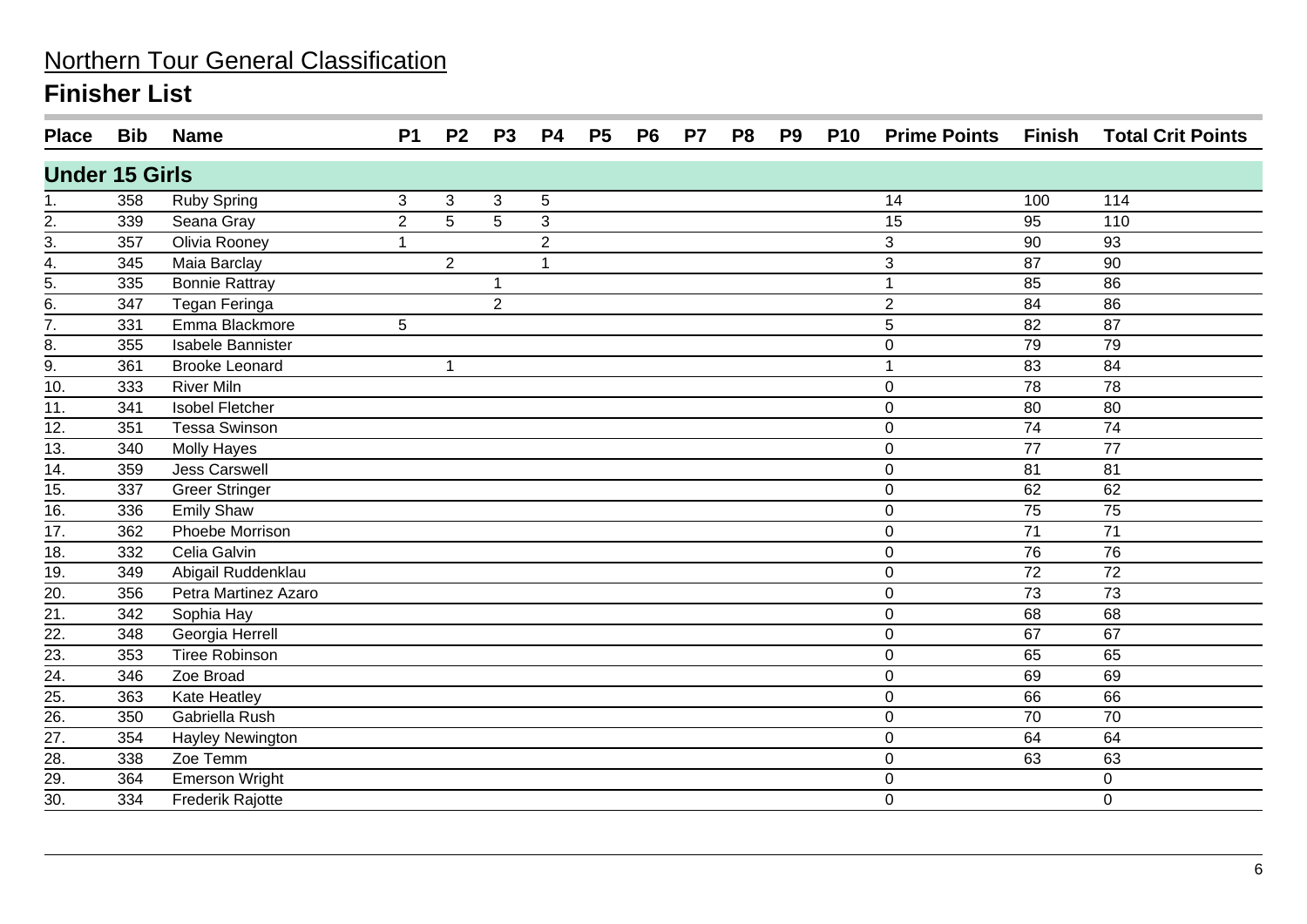| <b>Place</b>          | <b>Bib</b> | <b>Name</b>                  | <b>P1</b>      | P <sub>2</sub> | <b>P3</b>    | P4 | <b>P5</b> | P <sub>6</sub> | P7 | P <sub>8</sub> | P <sub>9</sub> | <b>P10</b> | <b>Prime Points</b> | Finish | <b>Total Crit Points</b> |
|-----------------------|------------|------------------------------|----------------|----------------|--------------|----|-----------|----------------|----|----------------|----------------|------------|---------------------|--------|--------------------------|
|                       |            | <b>Under 15 Boys B Grade</b> |                |                |              |    |           |                |    |                |                |            |                     |        |                          |
|                       | 326        | <b>Jack Lockett</b>          |                | $\overline{2}$ | $\mathbf{3}$ |    |           |                |    |                |                |            | 5                   | 62     | 67                       |
| 2.                    | 309        | William Howcroft             | $\overline{2}$ |                |              |    |           |                |    |                |                |            | 3                   | 60     | 63                       |
| $\overline{3}$ .      | 299        | <b>Fletcher Hilton</b>       |                |                |              |    |           |                |    |                |                |            | $\mathbf 0$         | 49     | 49                       |
| 4.                    | 279        | <b>Dexter Cameron</b>        |                |                |              |    |           |                |    |                |                |            | 0                   | 56     | 56                       |
| $\frac{1}{5}$ .<br>6. | 295        | Nathan Hill                  |                |                |              |    |           |                |    |                |                |            | $\mathbf 0$         | 58     | 58                       |
|                       | 303        | Callum Cruickshank           | 3              | $\mathbf{1}$   | 5            |    |           |                |    |                |                |            | 9                   | 63     | 72                       |
| $\overline{7}$ .      | 321        | <b>Campbell Bain</b>         | 1              |                |              |    |           |                |    |                |                |            |                     | 53     | 54                       |
| 8.                    | 283        | Carter Leckie                |                |                |              |    |           |                |    |                |                |            | $\mathbf 0$         | 57     | 57                       |
| 9.                    | 286        | Peyton Yakas                 |                |                |              |    |           |                |    |                |                |            | $\mathbf 0$         | 55     | 55                       |
| 10.                   | 301        | Connor Te Rito               |                | 3              |              |    |           |                |    |                |                |            | 3                   | 51     | 54                       |
| 11.                   | 298        | Aidan Laloli                 | 5              | 5              | 2            |    |           |                |    |                |                |            | 12                  | 61     | 73                       |
| 12.                   | 324        | Sam Lavelle                  |                |                |              |    |           |                |    |                |                |            | 0                   | 59     | 59                       |
| $\overline{13}$ .     | 294        | Tani Henwood                 |                |                |              |    |           |                |    |                |                |            | $\mathbf 0$         | 52     | 52                       |
| $\overline{14}$ .     | 327        | Tom McConnachie              |                |                |              |    |           |                |    |                |                |            | 0                   | 48     | 48                       |
| 15.                   | 277        | Tommy Norenbergs             |                |                |              |    |           |                |    |                |                |            | $\mathbf 0$         | 47     | 47                       |
| 16.                   | 308        | <b>Oliver Galpin</b>         |                |                |              |    |           |                |    |                |                |            | $\pmb{0}$           | 45     | 45                       |
| $\overline{17}$ .     | 323        | Joshua Doherty               |                |                |              |    |           |                |    |                |                |            | $\mathbf 0$         | 44     | 44                       |
| 18.                   | 275        | Lance Du                     |                |                |              |    |           |                |    |                |                |            | $\boldsymbol{0}$    | 50     | 50                       |
| 19.                   | 312        | <b>Jack Simpkins</b>         |                |                |              |    |           |                |    |                |                |            | $\pmb{0}$           | 54     | 54                       |
| 20.                   | 311        | Jack Rose                    |                |                |              |    |           |                |    |                |                |            | $\pmb{0}$           | 46     | 46                       |
| $\frac{1}{21}$ .      | 278        | Django Scott                 |                |                |              |    |           |                |    |                |                |            | $\mathbf 0$         | 42     | 42                       |
| 22.                   | 291        | George Lee                   |                |                |              |    |           |                |    |                |                |            | $\mathbf 0$         | 40     | 40                       |
| 23.                   | 320        | Aidan Alexander              |                |                |              |    |           |                |    |                |                |            | $\mathbf 0$         | 43     | 43                       |
| $\overline{24}$ .     | 276        | Jeremy Lin                   |                |                |              |    |           |                |    |                |                |            | $\mathbf 0$         | 41     | 41                       |
| $\overline{25}$       | 300        | Leon O'Brien                 |                |                |              |    |           |                |    |                |                |            | $\mathbf 0$         |        | $\mathbf 0$              |
| $\overline{26}$       | 302        | <b>William Brown</b>         |                |                |              |    |           |                |    |                |                |            | $\mathbf 0$         | 39     | 39                       |
| $\overline{27}$ .     | 289        | Zane Rutland                 |                |                |              |    |           |                |    |                |                |            | 0                   |        | $\mathbf 0$              |
| 28.                   | 304        | <b>Antony Gault</b>          |                |                |              |    |           |                |    |                |                |            | $\mathbf 0$         |        | $\mathbf 0$              |
| $\overline{29}$ .     | 307        | <b>Benjamin Chambers</b>     |                |                |              |    |           |                |    |                |                |            | $\mathbf 0$         |        | $\mathbf 0$              |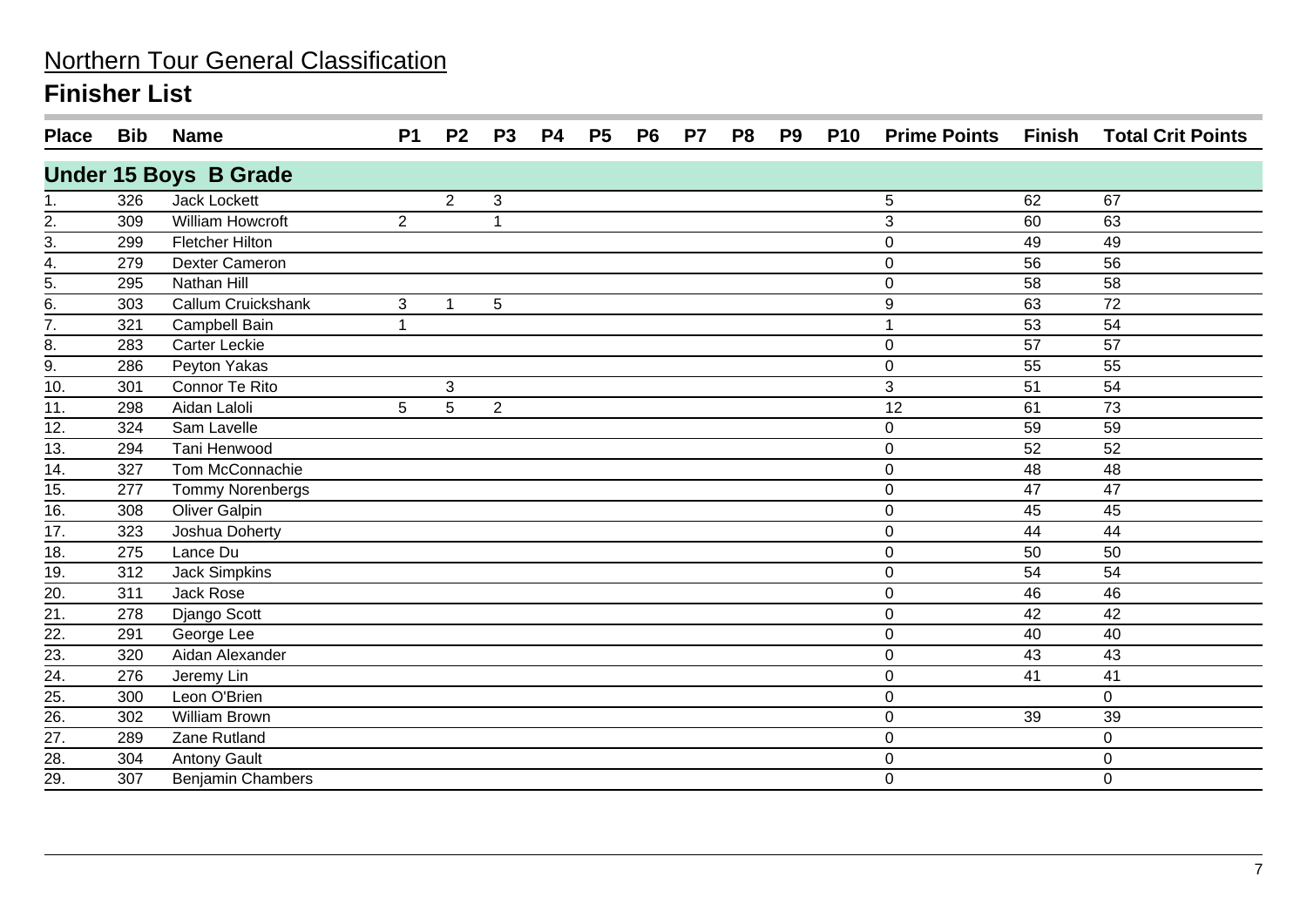| <b>Place</b>         | <b>Bib</b> | <b>Name</b>              | <b>P1</b>      | P <sub>2</sub> | P <sub>3</sub> | <b>P4</b>      | P <sub>5</sub> | P <sub>6</sub> | P7 | P <sub>8</sub> | P <sub>9</sub> | <b>P10</b> | <b>Prime Points</b> | Finish | <b>Total Crit Points</b> |
|----------------------|------------|--------------------------|----------------|----------------|----------------|----------------|----------------|----------------|----|----------------|----------------|------------|---------------------|--------|--------------------------|
| <b>Under 15 Boys</b> |            |                          |                |                |                |                |                |                |    |                |                |            |                     |        |                          |
|                      | 314        | Hamish Banks             |                | 5              | 5              | 5              | 3              |                |    |                |                |            | 18                  | 95     | 113                      |
| 2.                   | 310        | Max Preece               |                | $\overline{2}$ |                | 3              | $\overline{c}$ |                |    |                |                |            | $\overline{7}$      | 90     | 97                       |
| 3.                   | 288        | Maui Morrison            | 5              | 3              | 3              | $\overline{2}$ | 5              |                |    |                |                |            | 18                  | 100    | 118                      |
| 4.                   | 290        | <b>Matthew Ney</b>       | $\overline{2}$ |                | $\overline{2}$ |                |                |                |    |                |                |            | 6                   | 87     | 93                       |
| $\overline{5}$ .     | 297        | Finn Wilson              |                |                |                |                |                |                |    |                |                |            | 0                   | 84     | 84                       |
| $\frac{6}{6}$ .      | 306        | Elliot Robertson         |                |                | 1              |                |                |                |    |                |                |            | $\mathbf{2}$        | 83     | 85                       |
|                      | 325        | Jack Lloyd               |                |                |                |                |                |                |    |                |                |            | $\mathbf 0$         | 78     | 78                       |
| 8.                   | 292        | Reuben Fraser            |                |                |                |                |                |                |    |                |                |            | $\pmb{0}$           | 85     | 85                       |
| 9.                   | 293        | Nikau Pritchard-Scouller |                |                |                |                |                |                |    |                |                |            | $\pmb{0}$           | 81     | 81                       |
| 10.                  | 316        | Nathan Erskine           |                |                |                |                |                |                |    |                |                |            | $\pmb{0}$           | 77     | $\overline{77}$          |
| 11.                  | 313        | Lochlan Foote            | 3              |                |                |                |                |                |    |                |                |            | 3                   | 73     | 76                       |
| 12.                  | 282        | Zachary Heyes            |                |                |                |                |                |                |    |                |                |            | 0                   | 79     | 79                       |
| 13.                  | 284        | <b>Austin Norwell</b>    |                |                |                |                |                |                |    |                |                |            |                     | 82     | 83                       |
| 14.                  | 281        | Luke Hair                |                |                |                |                |                |                |    |                |                |            | 0                   | 71     | 71                       |
| 15.                  | 322        | Alex Buckle              |                |                |                |                |                |                |    |                |                |            | 0                   | 76     | 76                       |
| 16.                  | 280        | Justin Chan              |                |                |                |                |                |                |    |                |                |            | $\pmb{0}$           | 80     | 80                       |
| 17.                  | 285        | Levi Williams            |                |                |                |                |                |                |    |                |                |            | 0                   | 75     | 75                       |
| 18.                  | 317        | Hugo Johnson             |                |                |                |                |                |                |    |                |                |            | $\mathbf 0$         | 69     | 69                       |
| 19.                  | 296        | Kyle Chen                |                |                |                |                |                |                |    |                |                |            | $\mathbf 0$         | 74     | 74                       |
| 20.                  | 305        | Harry Hannan             |                |                |                |                |                |                |    |                |                |            | 0                   | 72     | 72                       |
| 21.                  | 319        | Michael Young            |                |                |                |                |                |                |    |                |                |            | 0                   | 70     | 70                       |
| 22.                  | 287        | Louis Grimshaw           |                |                |                |                |                |                |    |                |                |            | 0                   |        | 0                        |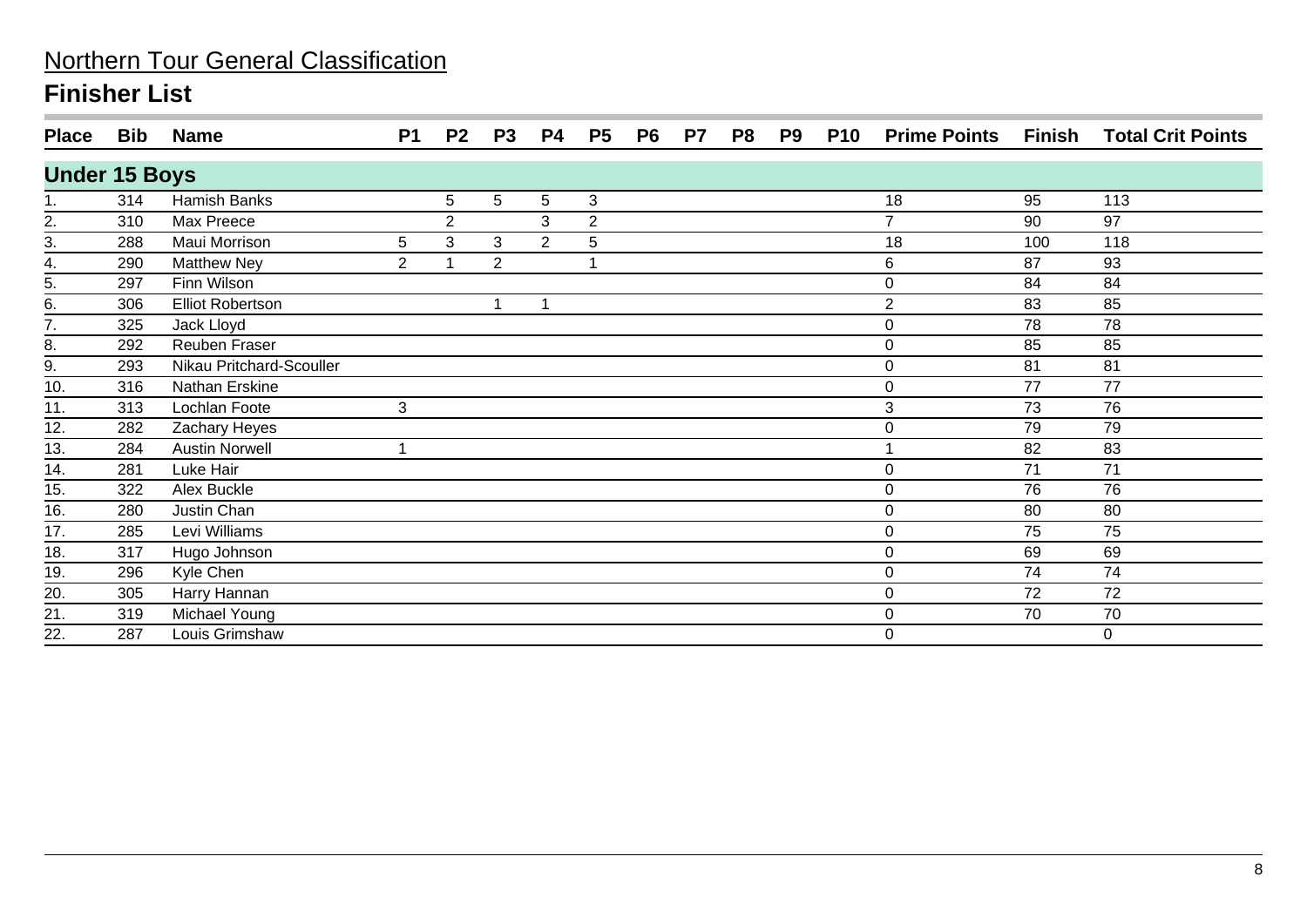| <b>Place</b>     | <b>Bib</b> | <b>Name</b>                   | P <sub>1</sub> | P2             | <b>P3</b>      | <b>P4</b>      | <b>P5</b> | P <sub>6</sub> | <b>P7</b> | P8 | P9 | <b>P10</b> | <b>Prime Points Finish</b> |    | <b>Total Crit Points</b> |
|------------------|------------|-------------------------------|----------------|----------------|----------------|----------------|-----------|----------------|-----------|----|----|------------|----------------------------|----|--------------------------|
|                  |            | <b>Under 16 Girls B Grade</b> |                |                |                |                |           |                |           |    |    |            |                            |    |                          |
|                  | 231        | <b>Charlotte Ellis</b>        | 5              | 5              | 5              | 5              |           |                |           |    |    |            | 20                         | 63 | 83                       |
| 2.               | 271        | <b>Charlotte Brown</b>        | $\overline{2}$ |                |                | $\overline{2}$ |           |                |           |    |    |            | 5                          | 61 | 66                       |
| $\overline{3}$ . | 259        | <b>Kate Waters</b>            | 3              |                |                |                |           |                |           |    |    |            | 4                          | 56 | 60                       |
| 4.               | 251        | Emma Goodall                  |                |                |                | 3              |           |                |           |    |    |            | 4                          | 62 | 66                       |
| 5.               | 257        | Sophie Ellet                  |                | $\overline{2}$ | 3              |                |           |                |           |    |    |            | 5                          | 59 | 64                       |
| 6.               | 241        | Isabella Adams                |                |                |                |                |           |                |           |    |    |            | 0                          | 57 | 57                       |
| 7.               | 253        | Anastasia Makogon             |                |                |                |                |           |                |           |    |    |            |                            | 60 | 61                       |
| 8.               | 235        | Eleanor Inwood                |                | 3              |                |                |           |                |           |    |    |            | 3                          | 49 | 52                       |
| 9.               | 243        | Isla Burton                   |                |                |                |                |           |                |           |    |    |            | $\pmb{0}$                  | 50 | 50                       |
| 10.              | 247        | Bo Cinja Malsch               |                |                |                |                |           |                |           |    |    |            | 0                          | 52 | 52                       |
| 11.              | 256        | <b>Danielle Eccles</b>        |                |                |                |                |           |                |           |    |    |            | 0                          | 53 | 53                       |
| 12.              | 249        | Caroline Taillie              |                |                |                |                |           |                |           |    |    |            | 0                          | 58 | 58                       |
| 13.              | 254        | Rachel Yu                     |                |                | $\overline{2}$ |                |           |                |           |    |    |            | $\overline{2}$             | 54 | 56                       |
| 14.              | 267        | <b>Emily Gilchrist</b>        |                |                |                |                |           |                |           |    |    |            | $\pmb{0}$                  | 48 | 48                       |
| 15.              | 255        | Millie Wright                 |                |                |                |                |           |                |           |    |    |            | 0                          | 55 | 55                       |
| 16.              | 239        | Hannah Mudgway                |                |                |                |                |           |                |           |    |    |            | 0                          | 51 | 51                       |
| 17.              | 246        | Anna Hoerdemann               |                |                |                |                |           |                |           |    |    |            | 0                          | 47 | 47                       |
| 18.              | 270        | Kate Ward                     |                |                |                |                |           |                |           |    |    |            | 0                          |    | 0                        |
| 19.              | 269        | <b>Bree Scott</b>             |                |                |                |                |           |                |           |    |    |            | 0                          |    | 0                        |
| 20.              | 265        | Jessica Clapcott              |                |                |                |                |           |                |           |    |    |            | $\mathbf 0$                |    | $\Omega$                 |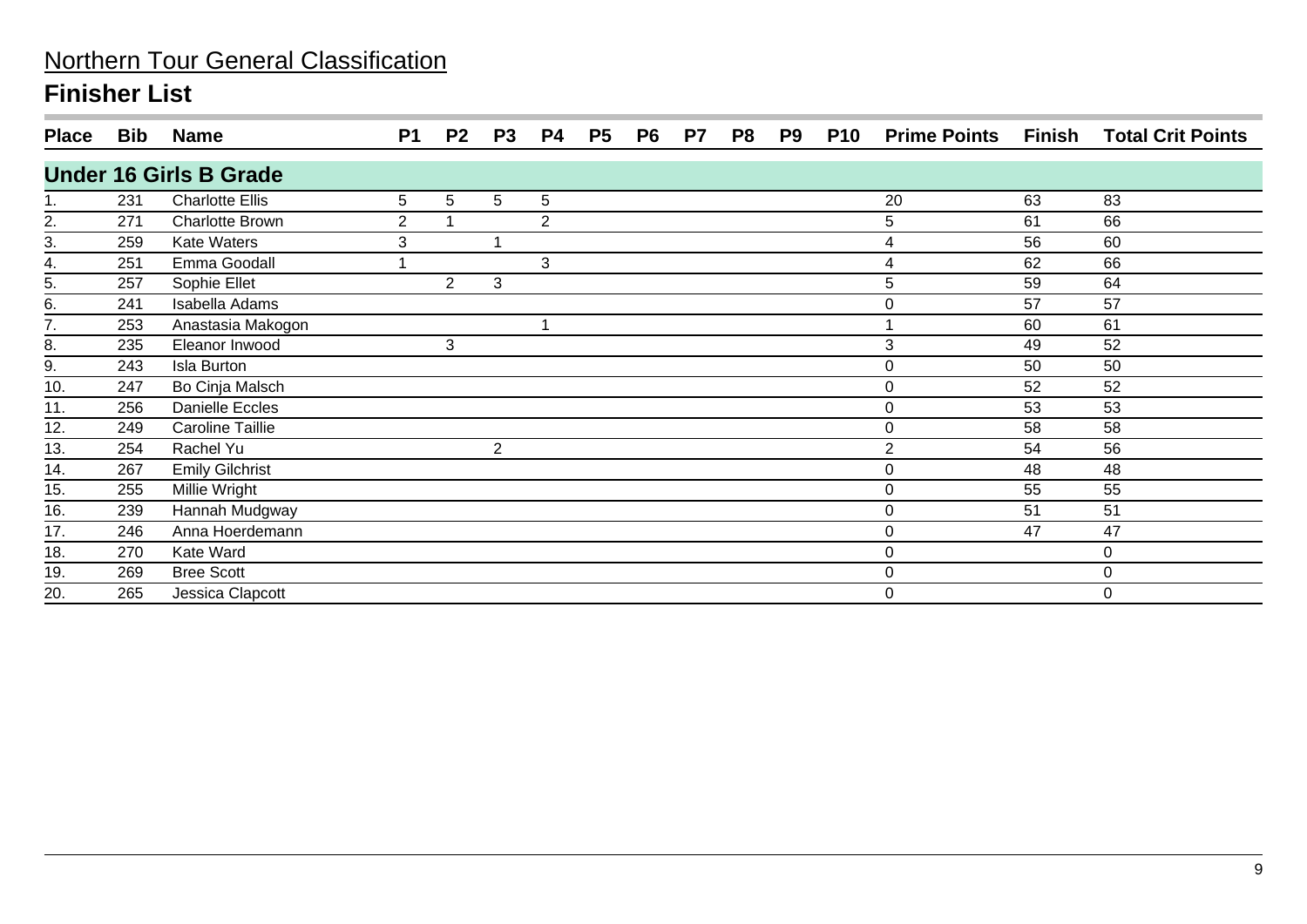| <b>Place</b>          | Bib | <b>Name</b>         | <b>P1</b>      | P <sub>2</sub> | <b>P3</b>      | <b>P4</b>      | <b>P5</b>      | P <sub>6</sub>  | P7 | P8 | P9 | <b>P10</b> | <b>Prime Points</b> | Finish | <b>Total Crit Points</b> |
|-----------------------|-----|---------------------|----------------|----------------|----------------|----------------|----------------|-----------------|----|----|----|------------|---------------------|--------|--------------------------|
| <b>Under 16 Girls</b> |     |                     |                |                |                |                |                |                 |    |    |    |            |                     |        |                          |
|                       | 234 | Alice Hopkinson     |                |                | 5              | 5              | 5              | $5\phantom{.0}$ |    |    |    |            | 21                  | 100    | 121                      |
| $\overline{2}$ .      | 245 | Ally Gothard        |                | 3              |                |                | 3              | 2               |    |    |    |            | 9                   | 90     | 99                       |
| 3.                    | 258 | Sophie Spencer      | 5              | 5              | 3              | $\overline{2}$ |                |                 |    |    |    |            | 15                  | 84     | 99                       |
| 4.                    | 237 | Lydia Stevens       |                |                |                |                |                | 3               |    |    |    |            | 5                   | 95     | 100                      |
| 5.                    | 240 | Arabella Tuck       |                |                |                |                |                |                 |    |    |    |            | 0                   | 82     | 82                       |
| 6.                    | 250 | <b>Bee Townsend</b> | $\overline{2}$ | $\overline{2}$ | $\overline{2}$ | 3              | $\overline{2}$ |                 |    |    |    |            | 11                  | 85     | 96                       |
| 7.                    | 244 | Georgina Christie   |                |                |                |                |                |                 |    |    |    |            | 0                   | 79     | 79                       |
| 8.                    | 261 | Sophie De Vries     |                |                |                |                |                |                 |    |    |    |            | $\overline{2}$      | 87     | 89                       |
| $\underline{9}$ .     | 238 | Keisha Anderson     | 3              |                |                |                |                |                 |    |    |    |            | 3                   | 83     | 86                       |
| 10.                   | 242 | Caitlin Bell        |                |                |                |                |                |                 |    |    |    |            | 0                   | 80     | 80                       |
| 11.                   | 260 | Lily Cawood         |                |                |                |                |                |                 |    |    |    |            | 0                   | 75     | 75                       |
| 12.                   | 232 | Niamh Evans         |                |                |                |                |                |                 |    |    |    |            | 0                   | 74     | 74                       |
| 13.                   | 264 | Ella McKinney       |                |                |                |                |                |                 |    |    |    |            | $\boldsymbol{0}$    | 73     | 73                       |
| 14.                   | 252 | Erin Walshe         |                |                |                |                |                |                 |    |    |    |            | 0                   | 76     | 76                       |
| 15.                   | 266 | Nikita Coleman      |                |                |                |                |                |                 |    |    |    |            | 0                   | 77     | 77                       |
| 16.                   | 263 | Lizzie Chapman      |                |                |                |                |                |                 |    |    |    |            | $\boldsymbol{0}$    | 81     | 81                       |
| 17.                   | 268 | Kate Lumsden        |                |                |                |                |                |                 |    |    |    |            | 0                   | 78     | 78                       |
| 18.                   | 262 | Sadie Walker        |                |                |                |                |                |                 |    |    |    |            | 0                   | 72     | 72                       |
| 19.                   | 236 | Ella Morton         |                |                |                |                |                |                 |    |    |    |            | 0                   |        | 0                        |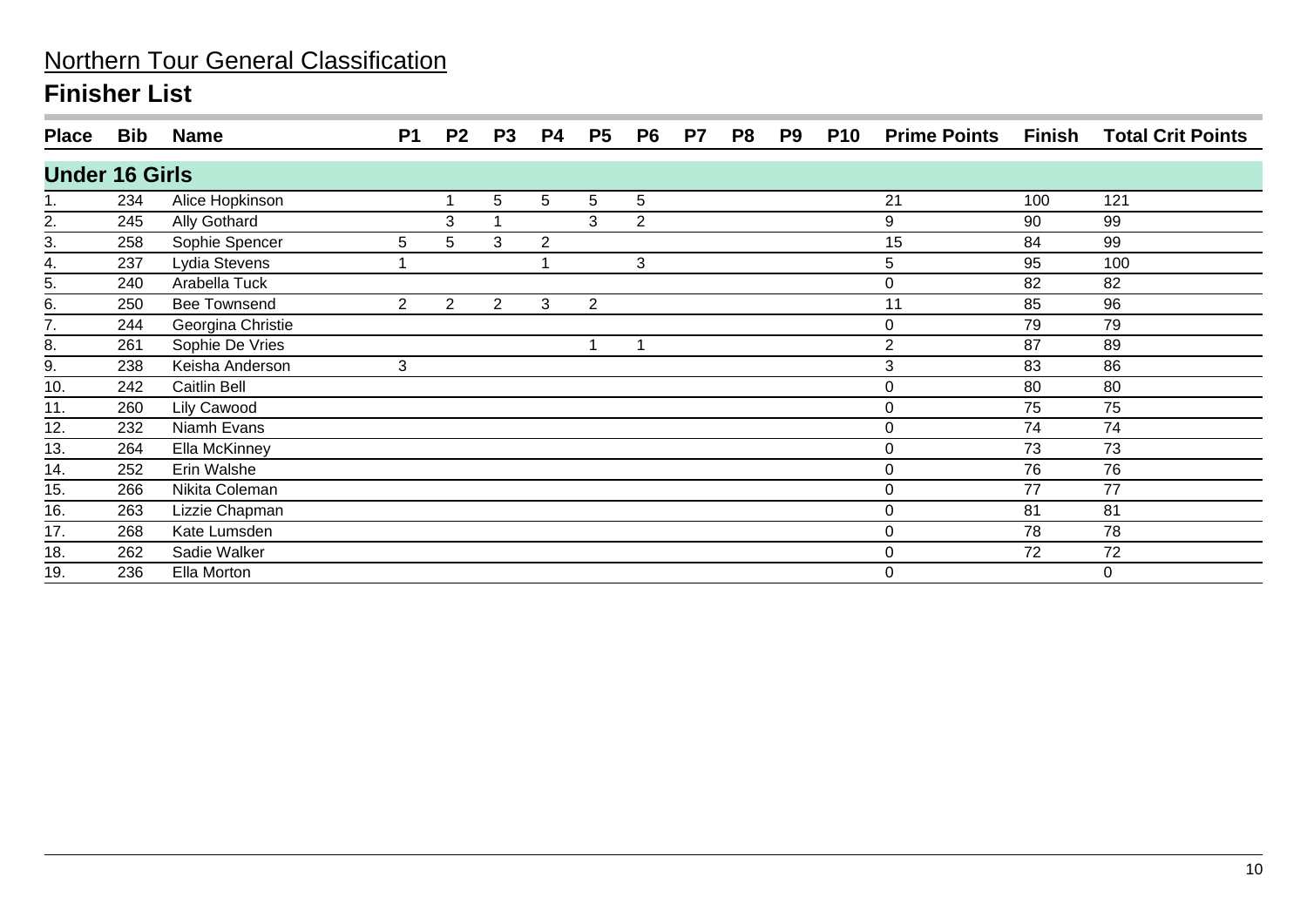| <b>Place</b>      | <b>Bib</b> | <b>Name</b>                  | <b>P1</b>      | P <sub>2</sub> | <b>P3</b>      | <b>P4</b>      | <b>P5</b> | <b>P6</b> | P <sub>7</sub> | P <sub>8</sub> | P <sub>9</sub> | <b>P10</b> | <b>Prime Points Finish</b> |    | <b>Total Crit Points</b> |
|-------------------|------------|------------------------------|----------------|----------------|----------------|----------------|-----------|-----------|----------------|----------------|----------------|------------|----------------------------|----|--------------------------|
|                   |            | <b>Under 16 Boys B Grade</b> |                |                |                |                |           |           |                |                |                |            |                            |    |                          |
| 1.                | 226        | Jack Tiplady                 | $\overline{2}$ | 5              |                | 3              |           |           |                |                |                |            | 10                         | 62 | 72                       |
|                   | 164        | Tom Hiddleston               |                |                |                |                |           |           |                |                |                |            | $\boldsymbol{0}$           | 58 | 58                       |
| $\frac{2}{3}$     | 177        | <b>Riley Tunnicliffe</b>     |                | 3              |                |                |           |           |                |                |                |            | $\overline{3}$             | 41 | 44                       |
| $\overline{4}$ .  | 207        | <b>Riley Wills</b>           |                |                |                | 5              |           |           |                |                |                |            | 5                          | 63 | 68                       |
| $rac{5}{6}$       | 167        | <b>William Morton</b>        | $\mathfrak{S}$ |                | 3              |                |           |           |                |                |                |            | 6                          | 42 | 48                       |
|                   | 183        | Winston Yan                  |                |                |                |                |           |           |                |                |                |            | $\pmb{0}$                  | 54 | 54                       |
| $\overline{7}$ .  | 211        | James Mullholland            |                |                | 1              | $\overline{2}$ |           |           |                |                |                |            | 3                          | 61 | 64                       |
| 8.                | 228        | Trevor Coetzee               | 5              |                |                |                |           |           |                |                |                |            | 5                          | 57 | 62                       |
| 9.                | 208        | <b>Toby Baird</b>            |                | $\overline{2}$ |                |                |           |           |                |                |                |            | $\overline{2}$             | 55 | 57                       |
| 10.               | 205        | <b>Ashton Reed</b>           |                |                | 5              |                |           |           |                |                |                |            | 5                          | 53 | 58                       |
| $\overline{11}$ . | 196        | <b>Thomas Clark</b>          |                |                | $\overline{2}$ |                |           |           |                |                |                |            | $\overline{2}$             | 56 | 58                       |
| $\overline{12}$ . | 198        | Ryan Gill                    |                |                |                |                |           |           |                |                |                |            | $\mathbf 0$                | 59 | $\overline{59}$          |
| 13.               | 163        | Jack Becker                  |                |                |                |                |           |           |                |                |                |            | $\mathbf 0$                | 51 | 51                       |
| $\overline{14}$ . | 224        | Dan Davis                    |                |                |                |                |           |           |                |                |                |            | $\mathbf 0$                | 52 | 52                       |
| 15.               | 220        | <b>Adam Swney</b>            | $\mathbf{1}$   | 1              |                |                |           |           |                |                |                |            | $\overline{2}$             | 40 | 42                       |
| $\overline{16}$ . | 201        | William Ashman               |                |                |                | $\mathbf 1$    |           |           |                |                |                |            | 1                          | 60 | 61                       |
| 17.               | 186        | Logan Marshall               |                |                |                |                |           |           |                |                |                |            | $\Omega$                   | 49 | 49                       |
| 18.               | 209        | Samuel Carter                |                |                |                |                |           |           |                |                |                |            | $\mathbf 0$                | 45 | 45                       |
| 19.               | 188        | Levi Smyth                   | $\mathbf 0$    |                |                |                |           |           |                |                |                |            | $\mathbf 0$                | 50 | 50                       |
| 20.               | 191        | <b>Luke Maxwell</b>          |                |                |                |                |           |           |                |                |                |            | $\mathbf 0$                | 46 | 46                       |
| 21.               | 225        | Thomas Leybourne             |                |                |                |                |           |           |                |                |                |            | $\mathbf 0$                | 47 | 47                       |
| 22.               | 206        | <b>Isaac Reay</b>            |                |                |                |                |           |           |                |                |                |            | 0                          | 44 | 44                       |
| 23.               | 180        | <b>Jackson Donnelly</b>      |                |                |                |                |           |           |                |                |                |            | $\mathbf 0$                | 48 | 48                       |
| $\overline{24}$ . | 203        | <b>Braden Jones</b>          |                |                |                |                |           |           |                |                |                |            | $\pmb{0}$                  | 39 | 39                       |
| 25.               | 216        | Jackson Harvey               |                |                |                |                |           |           |                |                |                |            | $\pmb{0}$                  |    | $\mathbf 0$              |
| $\overline{26}$ . | 202        | Jesse Coleman                |                |                |                |                |           |           |                |                |                |            | $\pmb{0}$                  | 38 | 38                       |
| 27.               | 190        | Samuel Yuan                  |                |                |                |                |           |           |                |                |                |            | $\pmb{0}$                  | 36 | 36                       |
| 28.               | 161        | <b>William Dalziel</b>       |                |                |                |                |           |           |                |                |                |            | $\boldsymbol{0}$           | 37 | 37                       |
| $\overline{29}$ . | 187        | Devon Nilaweera Patabendige  |                |                |                |                |           |           |                |                |                |            | $\pmb{0}$                  | 34 | $\overline{34}$          |
| 30.               | 210        | <b>Michael Magness</b>       |                |                |                |                |           |           |                |                |                |            | $\mathbf 0$                | 35 | 35                       |
| 31.               | 169        | Archie Nightingale           |                |                |                |                |           |           |                |                |                |            | $\mathbf 0$                | 43 | 43                       |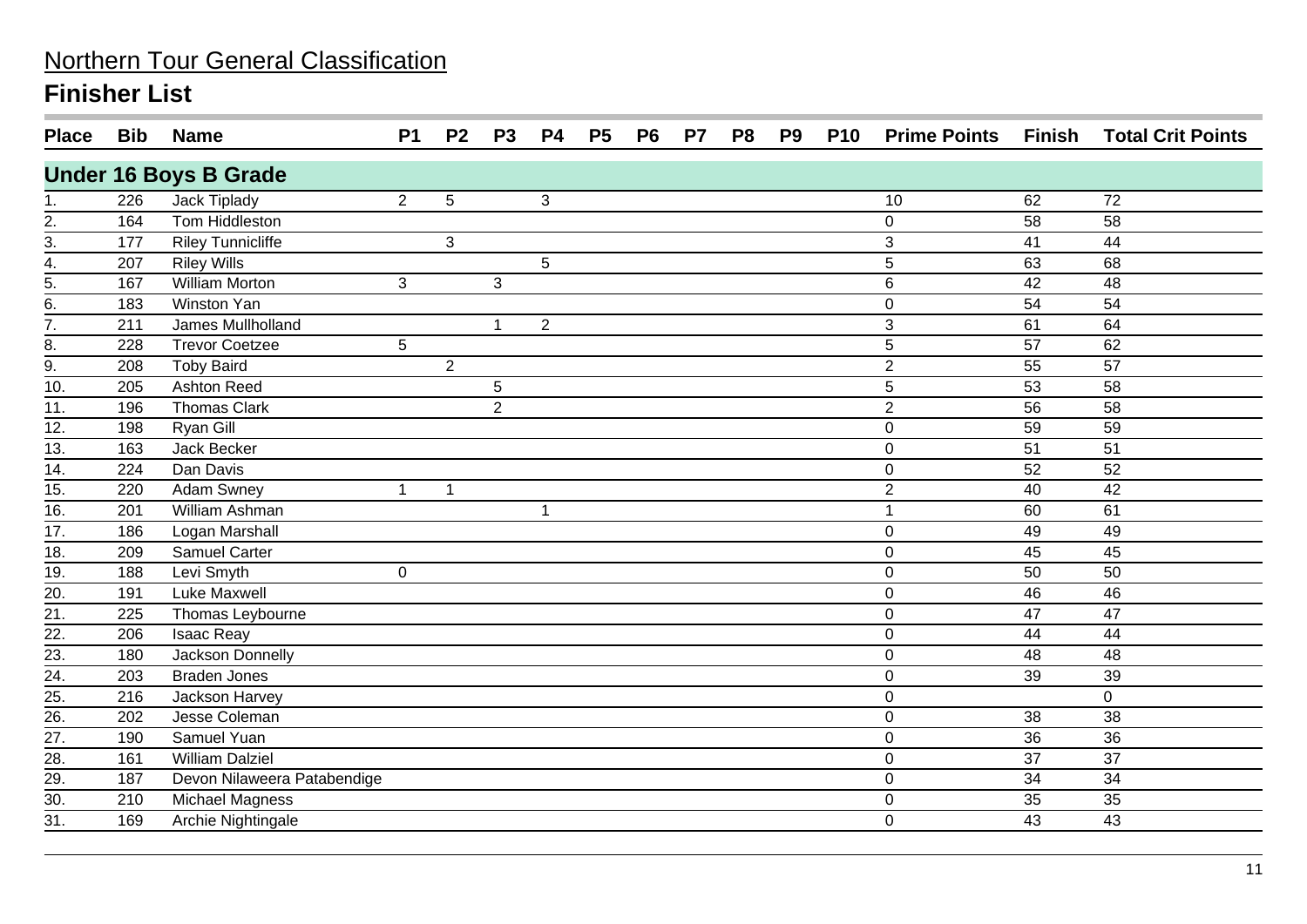### Northern Tour General Classification **Finisher List**

| <b>Place</b> | <b>Bit</b> | Name                  | D/ | פם | P4. | <b>P5</b> | P6 | P7 | P8 | P <sub>9</sub> | <b>P10</b> | <b>Prime Points</b> | <b>Finish</b> | <b>Total Crit Points</b> |
|--------------|------------|-----------------------|----|----|-----|-----------|----|----|----|----------------|------------|---------------------|---------------|--------------------------|
| 32           | 195        | ∩ O'Brien<br>Nicolaus |    |    |     |           |    |    |    |                |            |                     |               |                          |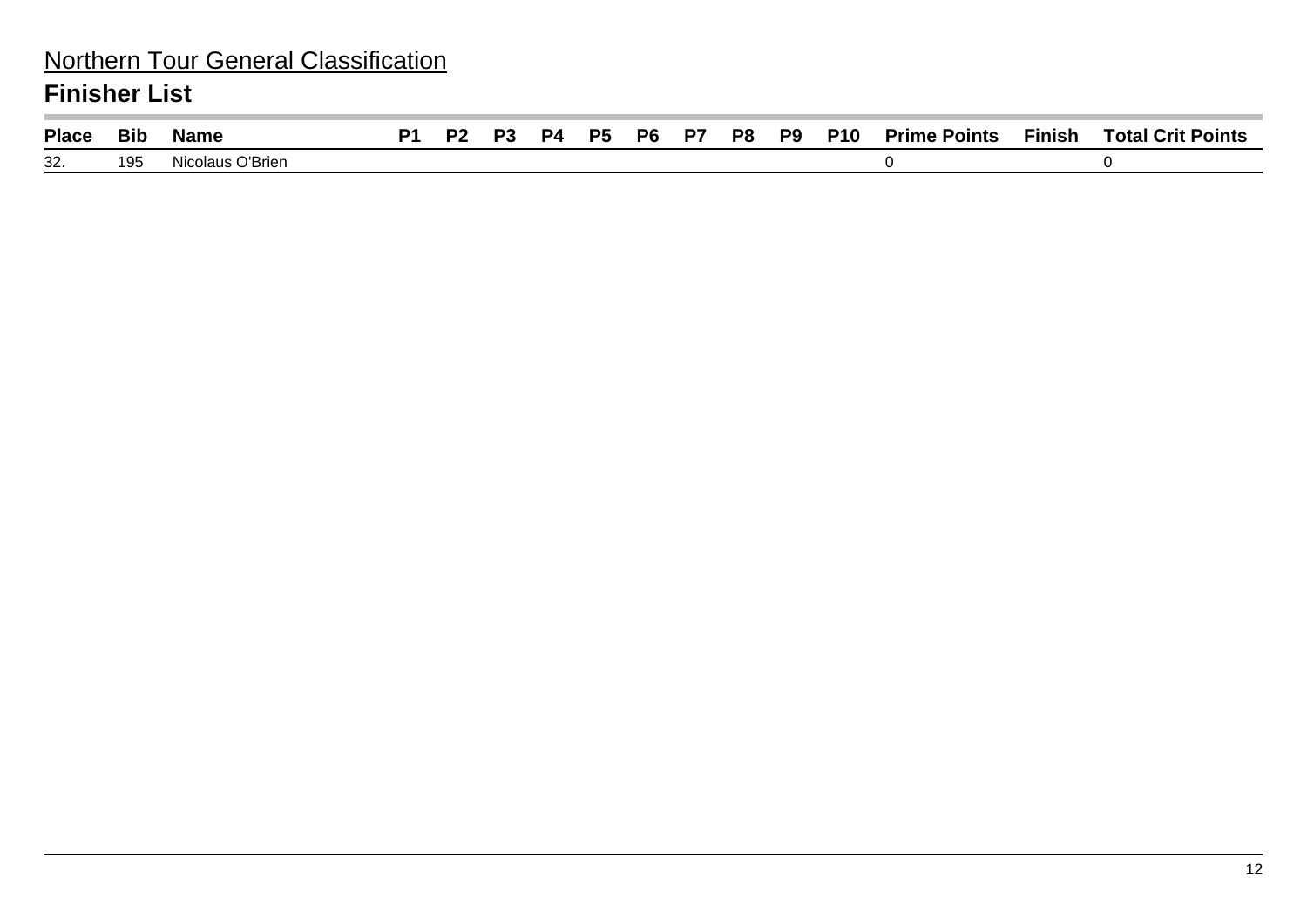| <b>Place</b>             | <b>Bib</b> | <b>Name</b>                 | <b>P1</b>      | P <sub>2</sub> | <b>P3</b>      | <b>P4</b>      | <b>P5</b>      | P <sub>6</sub> | <b>P7</b>      | P <sub>8</sub> | P <sub>9</sub> | <b>P10</b> | <b>Prime Points Finish</b> |                 | <b>Total Crit Points</b> |
|--------------------------|------------|-----------------------------|----------------|----------------|----------------|----------------|----------------|----------------|----------------|----------------|----------------|------------|----------------------------|-----------------|--------------------------|
| <b>Under 16 Boys</b>     |            |                             |                |                |                |                |                |                |                |                |                |            |                            |                 |                          |
| 1.                       | 217        | James Ochtman-Corfe         | 5              | 5              | 5              | 3              | 3              | 3              | 3              |                |                |            | 27                         | 95              | 122                      |
| $\stackrel{2}{-}$        | 194        | Joel Douglas                |                |                |                | 5              | 5              | 5              | 5              |                |                |            | 20                         | 100             | 120                      |
| $\frac{3}{4}$ .          | 215        | <b>August Elworthy</b>      |                | 3              | $\overline{2}$ | $\overline{2}$ | $\overline{2}$ | $\overline{2}$ |                |                |                |            | 11                         | 82              | 93                       |
|                          | 223        | Lewis Bower                 |                |                |                |                |                |                | $\overline{2}$ |                |                |            | $\overline{2}$             | 90              | 92                       |
| $\overline{5}$ .         | 176        | Jaxson Russell              | $\mathfrak{B}$ |                |                | 1              |                | $\mathbf 1$    |                |                |                |            | 5                          | 80              | 85                       |
| 6.                       | 173        | <b>Blake Bailey</b>         | $\overline{2}$ |                | $\mathbf{1}$   |                | $\mathbf 1$    |                |                |                |                |            | 4                          | 78              | 82                       |
| $\overline{7}$ .         | 175        | <b>Matt Davis</b>           | $\mathbf{1}$   | $\overline{2}$ |                |                |                |                |                |                |                |            | 3                          | 84              | $\overline{87}$          |
| 8.                       | 213        | <b>Oliver Watson-Plamer</b> |                |                |                |                |                |                |                |                |                |            | $\mathbf 0$                | 85              | 85                       |
| 9.                       | 170        | <b>Edward Pawson</b>        |                | 0              |                |                |                |                |                |                |                |            | $\mathbf 0$                | 83              | 83                       |
| $\overline{10}$          | 227        | Oscar Woolner-Piacun        |                |                |                |                |                |                |                |                |                |            | 0                          | 79              | 79                       |
| 11.                      | 222        | Luke Blackwood              |                | $\mathbf{1}$   |                |                |                |                |                |                |                |            |                            | 73              | 74                       |
| $\overline{12}$ .        | 162        | Tom Bean                    |                |                |                |                |                |                |                |                |                |            | $\mathbf 0$                | 74              | $\overline{74}$          |
| 13.                      | 172        | Jack Gillingham             |                |                |                |                |                |                |                |                |                |            | $\mathbf 0$                | 75              | 75                       |
| $\overline{14}$ .        | 171        | <b>Olano Scarlett</b>       |                |                |                |                |                |                |                |                |                |            | $\mathbf 0$                | $\overline{77}$ | $\overline{77}$          |
| 15.                      | 193        | <b>Redmond Connolly</b>     |                |                |                |                |                |                |                |                |                |            | $\mathbf 0$                | 81              | 81                       |
| $\overline{16}$ .        | 212        | Lewis Johnston              |                |                |                |                |                |                |                |                |                |            | 0                          | 72              | 72                       |
| 17.                      | 182        | Tom Stephenson              |                |                |                |                |                |                |                |                |                |            | 0                          | 71              | 71                       |
| $\overline{18}$ .        | 178        | <b>Oliver Duncan</b>        |                |                |                |                |                |                | $\mathbf{1}$   |                |                |            |                            | 87              | 88                       |
| 19.                      | 181        | <b>Oli Fisher</b>           |                |                |                |                |                |                |                |                |                |            | $\mathbf 0$                | 76              | 76                       |
| 20.                      | 204        | <b>Ben MacSweeney</b>       |                |                |                |                |                |                |                |                |                |            | 0                          | 60              | 60                       |
| 21.                      | 166        | Felix Maddison              |                |                |                |                |                |                |                |                |                |            | $\mathbf 0$                | 70              | 70                       |
| $\overline{22}$ .        | 179        | <b>Jared Mann</b>           |                |                |                |                |                |                |                |                |                |            | 0                          | 63              | 63                       |
| $\overline{23}$ .        | 189        | <b>Rubin Whiteley</b>       |                |                | 3              |                |                |                |                |                |                |            | 3                          | 67              | 70                       |
| $\overline{24}$ .        | 168        | <b>Thomas Murray</b>        |                | 0              |                |                |                |                |                |                |                |            | $\Omega$                   | 65              | 65                       |
| $\frac{21}{25}$ .<br>26. | 219        | Ryan Wood                   |                |                |                |                |                |                |                |                |                |            | 0                          | 66              | 66                       |
|                          | 200        | Nicholas Parkman            |                |                |                |                |                |                |                |                |                |            | 0                          | 68              | 68                       |
| $\overline{27}$ .        | 218        | <b>Alex Skilton</b>         |                |                |                |                |                |                |                |                |                |            | $\mathbf 0$                | 61              | 61                       |
| 28.                      | 197        | <b>Hunter Donley</b>        |                |                |                |                |                |                |                |                |                |            | 0                          | 64              | 64                       |
| $\overline{29}$ .        | 214        | Lachlan Campbell            |                |                |                |                |                |                |                |                |                |            | 0                          | 69              | 69                       |
| $\overline{30}$ .        | 185        | <b>Gareth Lewis</b>         |                |                |                |                |                |                |                |                |                |            | $\overline{0}$             | 62              | 62                       |
| 31.                      | 174        | <b>Hunter Brodie-Lees</b>   |                |                |                |                |                |                |                |                |                |            | 0                          |                 | $\mathbf 0$              |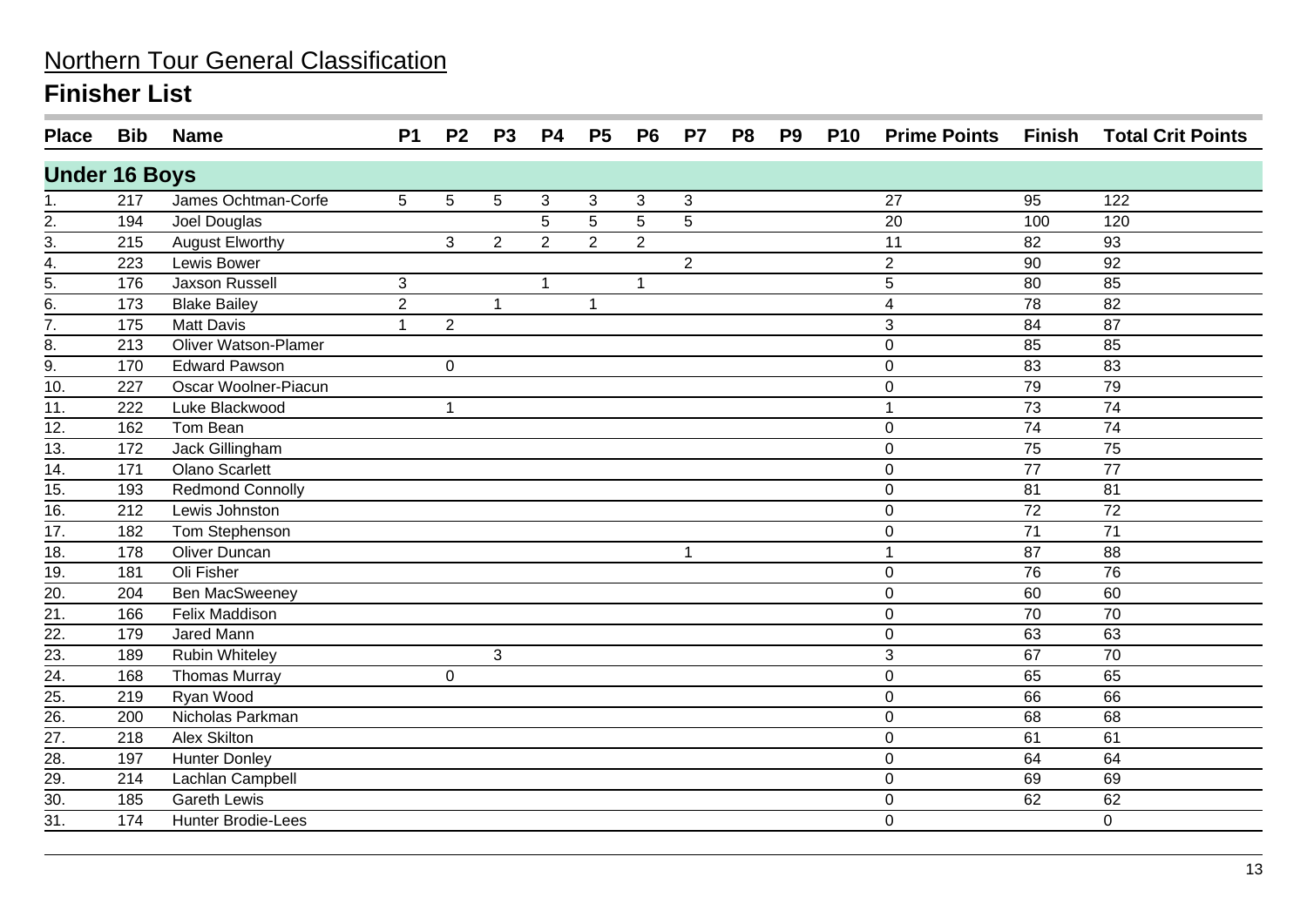| <b>Place</b>          | Bib | <b>Name</b>            | P <sub>1</sub> | P <sub>2</sub> | P <sub>3</sub> | P4             | P <sub>5</sub> | P <sub>6</sub> | P7 | P <sub>8</sub> | P <sub>9</sub> | <b>P10</b> | <b>Prime Points</b> | Finish          | <b>Total Crit Points</b> |
|-----------------------|-----|------------------------|----------------|----------------|----------------|----------------|----------------|----------------|----|----------------|----------------|------------|---------------------|-----------------|--------------------------|
| <b>Under 17 Girls</b> |     |                        |                |                |                |                |                |                |    |                |                |            |                     |                 |                          |
|                       | 144 | <b>Prudence Fowler</b> | $\overline{2}$ |                |                | 5              | 5              | $\sqrt{5}$     |    |                |                |            | 17                  | 100             | 117                      |
|                       | 156 | Lucy Buckeridge        | 1              |                | 5              | $\overline{2}$ |                | 3              |    |                |                |            | 12                  | 95              | 107                      |
| $\frac{2}{3}$         | 136 | Jorja Clouth           | 3              | 5              | 3              | 3              |                | $\overline{2}$ |    |                |                |            | 16                  | 90              | 106                      |
| 4.                    | 149 | Queenie McElwee        |                |                |                |                | $\overline{2}$ |                |    |                |                |            | 3                   | 83              | 86                       |
| 5.                    | 138 | Alexandra Galvin       |                | 3              |                |                |                | -1             |    |                |                |            | 4                   | 87              | 91                       |
| 6.                    | 152 | Emma Hannan            |                | $\overline{2}$ | $2^{\circ}$    | 1              |                |                |    |                |                |            | 5                   | 80              | 85                       |
| $\overline{7}$ .      | 134 | <b>Holly Bliss</b>     |                |                |                |                |                |                |    |                |                |            | $\pmb{0}$           | 84              | 84                       |
| 8.                    | 135 | Aimee Blackmore        |                |                |                |                | 3              |                |    |                |                |            | 4                   | 85              | 89                       |
| 9.                    | 145 | Georgia Hair           |                |                |                |                |                |                |    |                |                |            | $\pmb{0}$           | 77              | 77                       |
| 10.                   | 154 | Sacha McLeod           | 5              |                |                |                |                |                |    |                |                |            | 5                   | 81              | 86                       |
| 11.                   | 148 | Martha Gastell         |                |                |                |                |                |                |    |                |                |            | $\mathbf 0$         | 76              | 76                       |
| $\overline{12}$ .     | 157 | <b>Erin Cutts</b>      |                |                |                |                |                |                |    |                |                |            | $\mathbf 0$         | 79              | $\overline{79}$          |
| $\overline{13}$ .     | 142 | <b>Annabel Preece</b>  |                |                |                |                |                |                |    |                |                |            | 0                   | 82              | 82                       |
| 14.                   | 146 | Kate Shanley           |                |                |                |                |                |                |    |                |                |            | $\mathbf 0$         | 78              | $\overline{78}$          |
| 15.                   | 139 | Georgia Holland        |                |                |                |                |                |                |    |                |                |            | $\mathbf 0$         | 75              | 75                       |
| 16.                   | 137 | Mackenzie Courtney     |                |                |                |                |                |                |    |                |                |            | $\pmb{0}$           | 74              | 74                       |
| 17.                   | 153 | Nika Martinez Azaro    |                |                |                |                |                |                |    |                |                |            | $\pmb{0}$           | 72              | 72                       |
| $\overline{18}$ .     | 150 | <b>Olly Bartlett</b>   |                |                |                |                |                |                |    |                |                |            | $\pmb{0}$           | $\overline{71}$ | $\overline{71}$          |
| 19.                   | 143 | Zara Stankovich        |                |                |                |                |                |                |    |                |                |            | 0                   | 73              | 73                       |
| $\overline{20}$       | 151 | <b>Bonnie Huang</b>    |                |                |                |                |                |                |    |                |                |            | $\pmb{0}$           | 69              | 69                       |
| 21.                   | 155 | Lamb Maddy             |                |                |                |                |                |                |    |                |                |            | $\pmb{0}$           | 70              | 70                       |
| 22.                   | 133 | Josie Modgill          |                |                |                |                |                |                |    |                |                |            | $\mathbf 0$         | 68              | 68                       |
|                       | 131 | Piper Chapman          |                |                |                |                |                |                |    |                |                |            | $\pmb{0}$           |                 | 0                        |
| $\frac{23}{24}$       | 140 | Elise Love             |                |                |                |                |                |                |    |                |                |            | $\mathbf 0$         |                 | $\mathbf 0$              |
| $\frac{25}{26}$       | 159 | Caitlyn Appel          |                |                |                |                |                |                |    |                |                |            | $\mathbf 0$         |                 | 0                        |
|                       | 132 | Rose Dryden            |                |                |                |                |                |                |    |                |                |            | $\mathbf 0$         |                 | 0                        |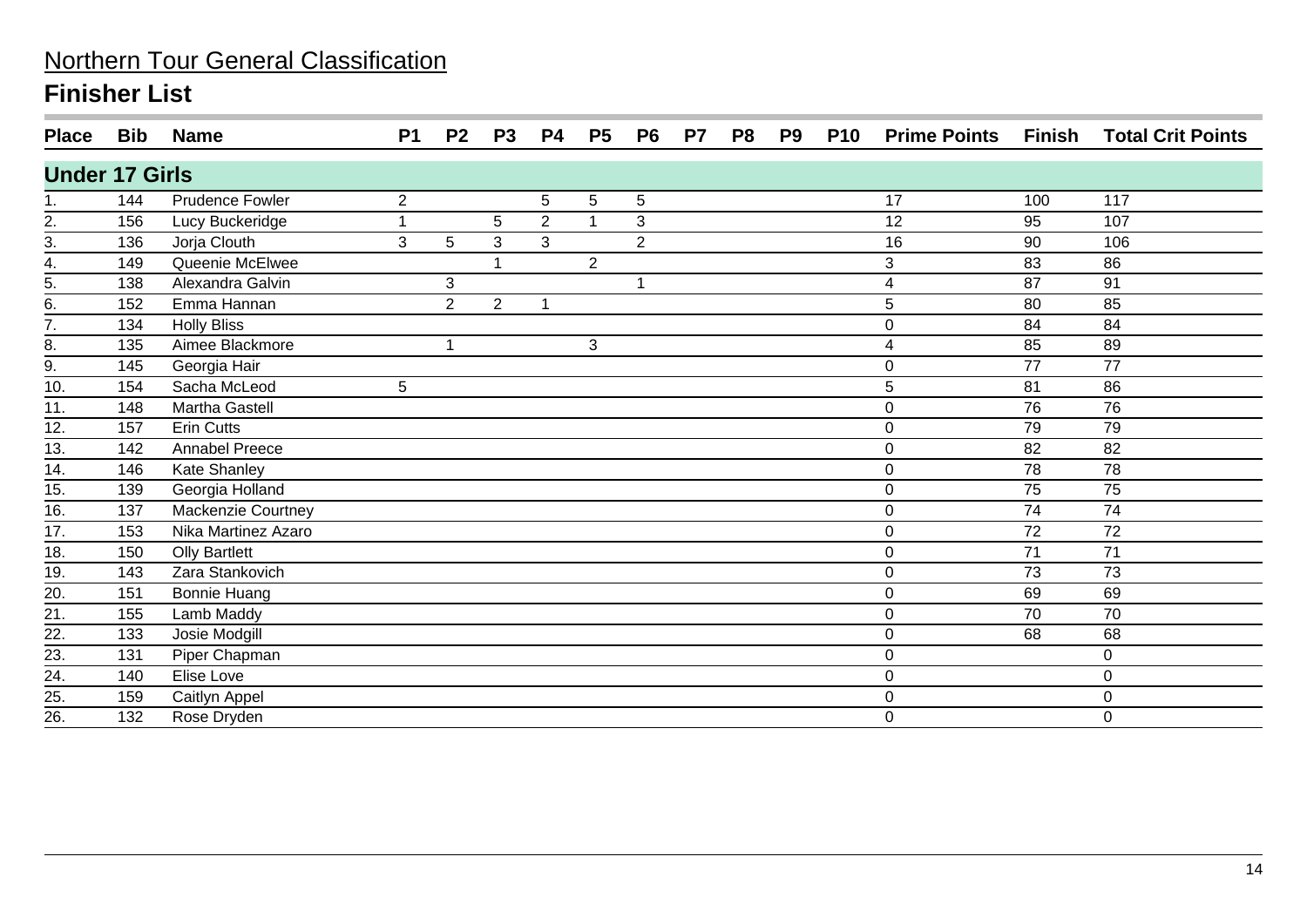| <b>Place</b> | <b>Bib</b> | <b>Name</b>                  | <b>P1</b>      | P <sub>2</sub> | <b>P3</b> | <b>P4</b> | P <sub>5</sub> | P <sub>6</sub> | P7 | P <sub>8</sub> | P9 | <b>P10</b> | <b>Prime Points</b> | <b>Finish</b> | <b>Total Crit Points</b> |
|--------------|------------|------------------------------|----------------|----------------|-----------|-----------|----------------|----------------|----|----------------|----|------------|---------------------|---------------|--------------------------|
|              |            | <b>Under 17 Boys B Grade</b> |                |                |           |           |                |                |    |                |    |            |                     |               |                          |
|              | 93         | Cody Dalton                  |                | 5              | 5         |           |                |                |    |                |    |            | 11                  | 59            | 70                       |
| 2.           | 100        | <b>Flynn Barrett</b>         | 5              |                | 3         | 2         |                |                |    |                |    |            | 11                  | 52            | 63                       |
| 3.           | 106        | <b>Matthew Moore</b>         |                | 3              |           |           |                |                |    |                |    |            | 4                   | 60            | 64                       |
| 4.           | 112        | Ryan McGuire                 |                |                |           |           | 5              |                |    |                |    |            | 5                   | 63            | 68                       |
| 5.           | 113        | <b>Matthew Mitchell</b>      |                |                |           |           |                |                |    |                |    |            | 0                   | 55            | 55                       |
| 6.           | 128        | <b>Matthew Mascarenhas</b>   | 3              |                |           |           |                |                |    |                |    |            | 3                   | 57            | 60                       |
| 7.           | 109        | Joel Newson                  |                | $\overline{2}$ | 2         |           |                |                |    |                |    |            | 5                   | 50            | 55                       |
| 8.           | 117        | <b>Benjamin Cheatley</b>     |                |                |           |           | 3              |                |    |                |    |            | 3                   | 62            | 65                       |
| 9.           | 129        | <b>Austin Patterson</b>      |                |                |           | 5         |                |                |    |                |    |            | 5                   | 58            | 63                       |
| 10.          | 111        | Ethan Hughes                 |                |                |           |           | 2              |                |    |                |    |            | 2                   | 61            | 63                       |
| 11.          | 110        | <b>Dylan Cumming</b>         |                |                |           |           |                |                |    |                |    |            |                     | 51            | 52                       |
| 12.          | 105        | Anthony Garcia-Scholtz       |                |                |           |           |                |                |    |                |    |            | 0                   | 53            | 53                       |
| 13.          | 130        | Lachlan Stace                | $\overline{2}$ |                |           | 3         |                |                |    |                |    |            | 5                   | 54            | 59                       |
| 14.          | 104        | <b>Edward Chen</b>           |                |                |           |           |                |                |    |                |    |            | 0                   | 56            | 56                       |
| 15.          | 121        | Jack Sloan                   |                |                |           |           |                |                |    |                |    |            | 0                   | 48            | 48                       |
| 16.          | 108        | <b>Connor Newington</b>      |                |                |           |           |                |                |    |                |    |            | 0                   | 47            | 47                       |
| 17.          | 116        | Lachlan Wong                 |                |                |           |           |                |                |    |                |    |            | 0                   | 49            | 49                       |
| 18.          | 115        | <b>William Mattison</b>      |                |                |           |           |                |                |    |                |    |            | 0                   |               | 0                        |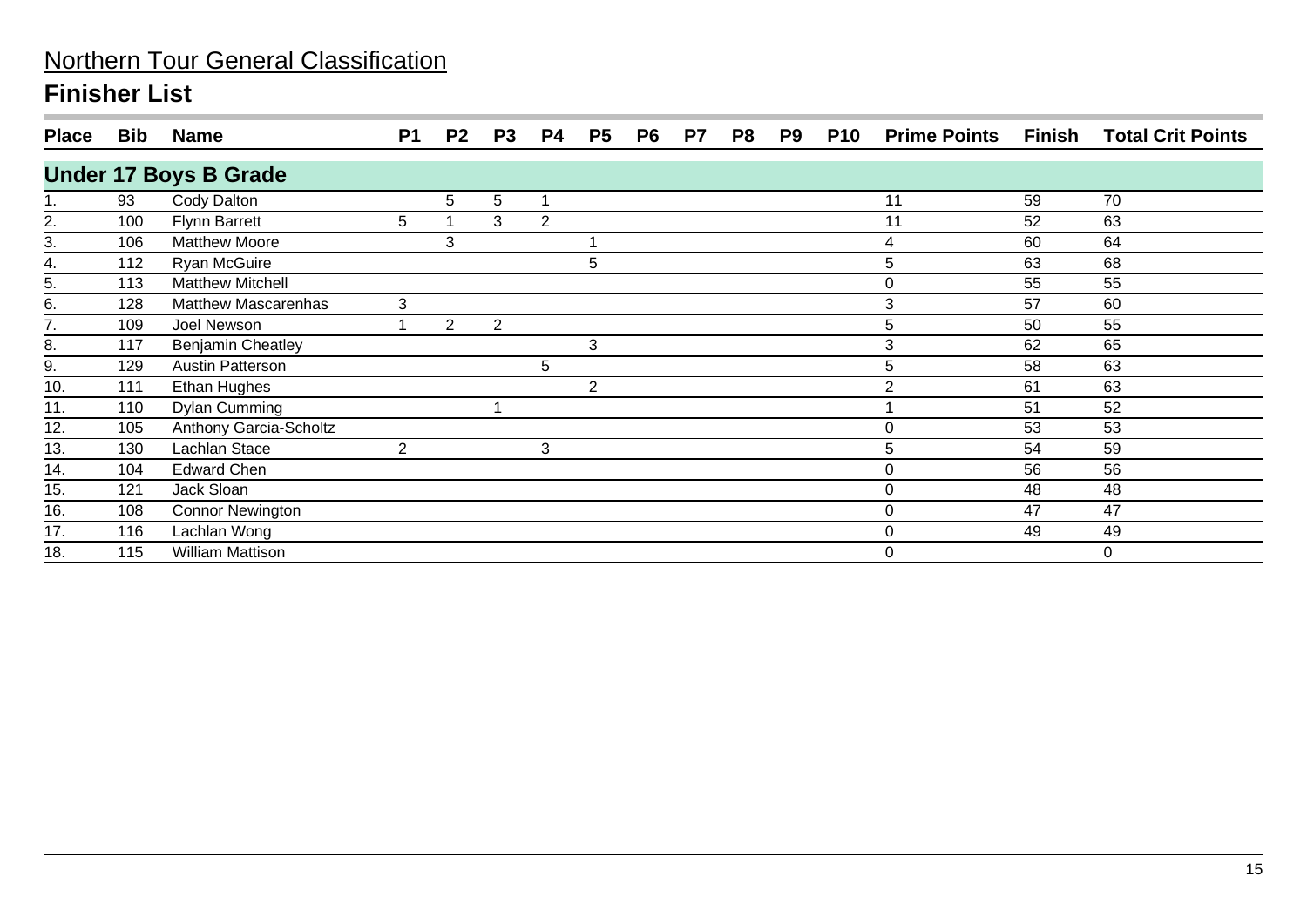| <b>Place</b>         | <b>Bib</b> | <b>Name</b>           | <b>P1</b>      | P <sub>2</sub> | P <sub>3</sub> | <b>P4</b> | P <sub>5</sub>       | P <sub>6</sub> | P7             | P8 | P9 | <b>P10</b> | <b>Prime Points</b> | Finish | <b>Total Crit Points</b> |
|----------------------|------------|-----------------------|----------------|----------------|----------------|-----------|----------------------|----------------|----------------|----|----|------------|---------------------|--------|--------------------------|
| <b>Under 17 Boys</b> |            |                       |                |                |                |           |                      |                |                |    |    |            |                     |        |                          |
|                      | 99         | <b>Jack Carswell</b>  |                |                | 5              | 5         |                      | 5              | 5              |    |    |            | 21                  | 100    | 121                      |
| 2.                   | 91         | Dan Barclay           |                |                | 2              |           |                      |                | 3              |    |    |            | 7                   | 95     | 102                      |
| $\overline{3}$ .     | 124        | Jacob Spring          | 3              | 2              |                |           | $\mathbf{2}^{\circ}$ | 2              |                |    |    |            | 9                   | 83     | 92                       |
| 4.                   | 92         | Cody Boness           | $\overline{2}$ |                |                |           |                      | 3              | $\overline{2}$ |    |    |            | 8                   | 90     | 98                       |
| 5.                   | 97         | Tom Waters            |                |                |                | 2         |                      |                |                |    |    |            | $\overline{2}$      | 84     | 86                       |
| 6.                   | 96         | Jacob Rackham         | 5              |                |                | 3         | 3                    |                |                |    |    |            | 12                  | 87     | 99                       |
| 7.                   | 98         | Carlo Worrall         |                | 3              |                |           |                      |                |                |    |    |            | 3                   | 78     | 81                       |
| 8.                   | 122        | Alex Brakenbury       |                |                |                |           |                      |                |                |    |    |            | 0                   | 81     | 81                       |
| 9.                   | 123        | Hamish Coltman        |                |                | 3              |           |                      |                |                |    |    |            | 3                   | 80     | 83                       |
| 10.                  | 101        | Samuel Fraser         |                |                |                |           | 5                    |                |                |    |    |            | 5                   | 85     | 90                       |
| 11.                  | 95         | <b>Thomas Mullins</b> |                | 5              |                |           |                      |                |                |    |    |            | 5                   | 77     | 82                       |
| 12.                  | 125        | Matt McClune          |                |                |                |           |                      |                |                |    |    |            | $\Omega$            | 75     | 75                       |
| 13.                  | 94         | <b>Marcus Findlow</b> |                |                |                |           |                      |                |                |    |    |            | 0                   | 76     | 76                       |
| 14.                  | 119        | Thomas McAdams        |                |                |                |           |                      |                |                |    |    |            | 0                   | 73     | 73                       |
| 15.                  | 127        | Marcus Bycroft        |                |                |                |           |                      |                |                |    |    |            |                     | 82     | 83                       |
| 16.                  | 107        | <b>Bailey Moran</b>   |                |                |                |           |                      |                |                |    |    |            | 0                   | 74     | 74                       |
| 17.                  | 126        | Robert Wilson         |                |                |                |           |                      |                |                |    |    |            |                     | 79     | 80                       |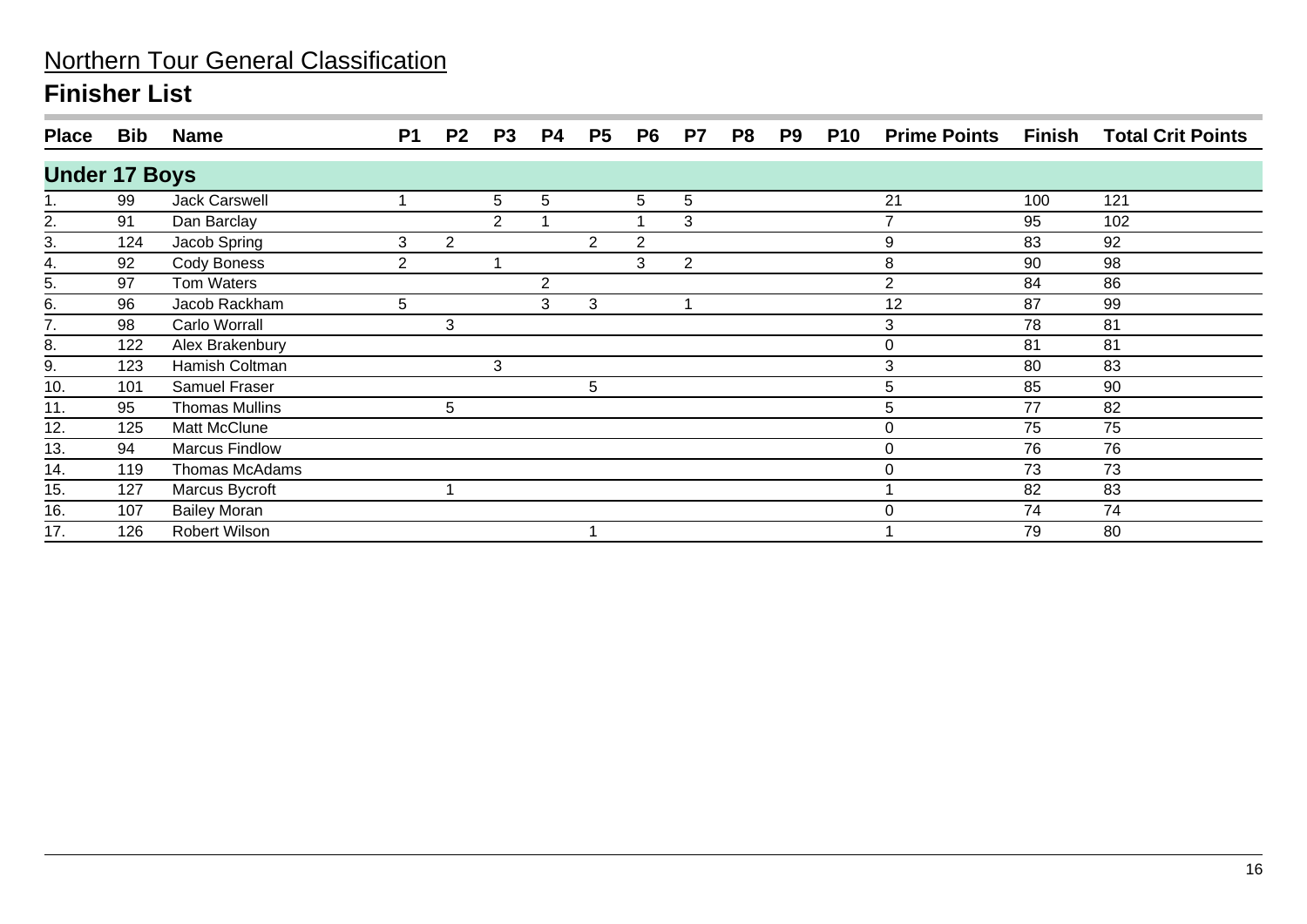| <b>Place</b>          | Bib | <b>Name</b>           | P <sub>1</sub> | P <sub>2</sub> | P <sub>3</sub> | <b>P4</b>      | P <sub>5</sub> | P <sub>6</sub>  | P <sub>7</sub> | P <sub>8</sub> | P <sub>9</sub> | <b>P10</b> | <b>Prime Points</b> | Finish | <b>Total Crit Points</b> |
|-----------------------|-----|-----------------------|----------------|----------------|----------------|----------------|----------------|-----------------|----------------|----------------|----------------|------------|---------------------|--------|--------------------------|
| <b>Under 20 Girls</b> |     |                       |                |                |                |                |                |                 |                |                |                |            |                     |        |                          |
| 1.                    | 54  | Lara Hopkinson        |                | 5              |                | 5              |                | $\overline{2}$  |                | 5              |                |            | 17                  | 100    | 117                      |
| 2.                    | 67  | Lucy Thomson          |                |                |                | 3              | 5              | $5\phantom{.0}$ | $\mathbf{3}$   | $\mathbf{1}$   |                |            | 18                  | 87     | 105                      |
| $\frac{3}{4}$ .       | 52  | <b>Grace Cummins</b>  | 5              | $\overline{2}$ | 5              | 1              | $\overline{2}$ | -1              | 5              |                |                |            | 21                  | 83     | 104                      |
|                       | 53  | Erica Hipkins         |                |                |                |                | 3              |                 | $\overline{2}$ | $\overline{2}$ |                |            | 8                   | 90     | $\overline{98}$          |
| $\frac{1}{5}$         | 78  | Elizabeth Chan        | 3              | 3              |                |                |                |                 |                | 3              |                |            | 9                   | 95     | 104                      |
|                       | 65  | Sarah Harvison        | $\overline{2}$ |                |                | $\overline{2}$ |                | 3               |                |                |                |            | $\overline{7}$      | 84     | 91                       |
| $\frac{1}{7}$         | 51  | Natalya Carter        |                |                |                |                | 1              |                 |                |                |                |            | 1                   | 81     | 82                       |
| 8.                    | 75  | <b>Charlie Arnold</b> | $\mathbf{1}$   |                |                |                |                |                 |                |                |                |            | 1                   | 82     | 83                       |
| $\overline{9}$ .      | 58  | <b>Ireland Miln</b>   |                |                |                |                |                |                 |                |                |                |            |                     | 78     | 79                       |
| 10.                   | 61  | Mya Anderson          |                |                |                |                |                |                 |                |                |                |            | 0                   | 85     | 85                       |
| 11.                   | 72  | Sophie Wilkinson      |                |                | $\overline{2}$ |                |                |                 |                |                |                |            | $\overline{2}$      | 80     | 82                       |
| 12.                   | 74  | Ella Couch            |                |                |                |                |                |                 |                |                |                |            | 0                   | 76     | 76                       |
| 13.                   | 76  | Zoe Martin            |                |                |                |                |                |                 |                |                |                |            | $\mathbf 0$         | 77     | 77                       |
| 14.                   | 63  | Annabel Brown         |                |                |                |                |                |                 |                |                |                |            | 0                   | 72     | 72                       |
| 15.                   | 77  | Jessica Butterworth   |                |                |                |                |                |                 |                |                |                |            | 0                   | 79     | 79                       |
| $\overline{16}$ .     | 57  | Ella McKee            |                |                |                |                |                |                 |                |                |                |            | 0                   | 75     | 75                       |
| 17.                   | 81  | Emma McKay            |                |                | 3              |                |                |                 |                |                |                |            | 3                   | 73     | 76                       |
| $\overline{18}$ .     | 69  | Niamh Bilsborough     |                |                |                |                |                |                 |                |                |                |            | $\mathbf 0$         | 74     | $\overline{74}$          |
| 19.                   | 62  | <b>Emily Bashford</b> |                |                |                |                |                |                 |                |                |                |            | $\mathbf 0$         | 68     | 68                       |
| $\overline{20}$       | 71  | Jaime Wilkinson       |                |                |                |                |                |                 |                |                |                |            | $\mathbf 0$         | 71     | 71                       |
| $\overline{21}$       | 59  | <b>Grace Stowers</b>  |                |                |                |                |                |                 |                |                |                |            | $\mathbf 0$         | 70     | 70                       |
| $\overline{22}$       | 66  | Eva Ruddenklau        |                |                |                |                |                |                 |                |                |                |            | $\overline{0}$      | 67     | 67                       |
| 23.                   | 68  | Sarah Griffiths       |                |                |                |                |                |                 |                |                |                |            | 0                   | 69     | 69                       |
| $\overline{24}$ .     | 70  | Annabelle Waterworth  |                |                |                |                |                |                 |                |                |                |            | $\boldsymbol{0}$    |        | $\mathbf 0$              |
| $\frac{25}{26}$       | 79  | <b>Lucy Farrell</b>   |                |                |                |                |                |                 |                |                |                |            | 0                   |        | $\mathbf 0$              |
|                       | 73  | Lancely Yung          |                |                |                |                |                |                 |                |                |                |            | $\mathbf 0$         |        | 0                        |
| $\overline{27}$ .     | 55  | Olivia Hyland         |                |                |                |                |                |                 |                |                |                |            | 0                   |        | 0                        |
| $\overline{28}$ .     | 60  | Emilia Wilkinson      |                |                |                |                |                |                 |                |                |                |            | $\mathbf 0$         |        | $\mathbf 0$              |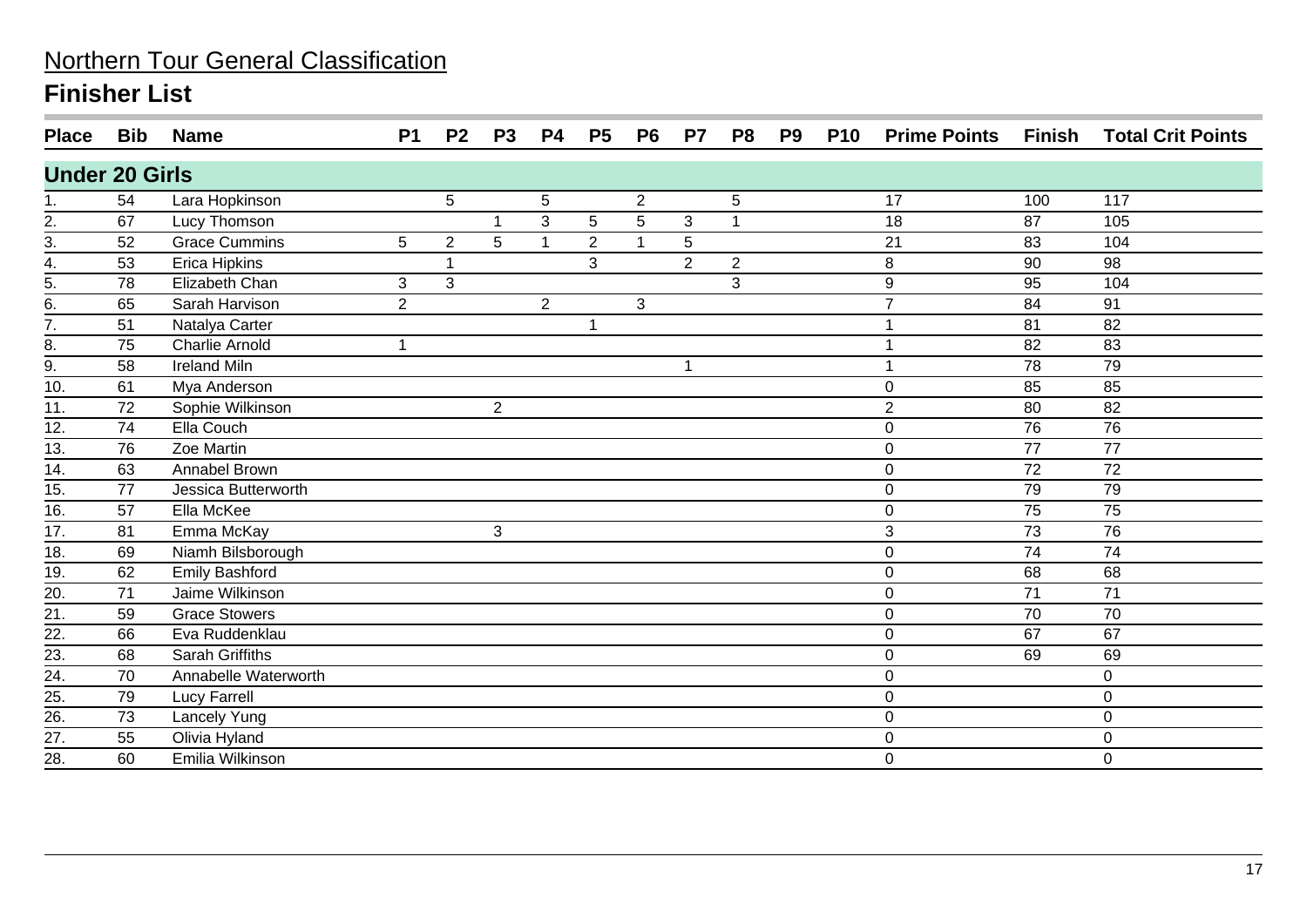| <b>Place</b> | <b>Bib</b> | <b>Name</b>                  | P <sub>1</sub> | P <sub>2</sub> | P <sub>3</sub> | <b>P4</b>      | P <sub>5</sub> | P <sub>6</sub> | P7 | P8 | P <sub>9</sub> | <b>P10</b> | <b>Prime Points</b> | Finish | <b>Total Crit Points</b> |
|--------------|------------|------------------------------|----------------|----------------|----------------|----------------|----------------|----------------|----|----|----------------|------------|---------------------|--------|--------------------------|
|              |            | <b>Under 20 Boys B Grade</b> |                |                |                |                |                |                |    |    |                |            |                     |        |                          |
|              | 21         | Perry Willimott              | 3              | 2              |                | 3              |                | 5              | 5  | 5  |                |            | 23                  | 63     | 86                       |
| 2.           | 28         | Jack Melhuish                |                |                | 2              | 5              |                |                |    |    |                |            | ⇁                   | 59     | 66                       |
| 3.           | 14         | <b>Tim Matthews</b>          |                |                | 3              |                |                | 2              | 3  |    |                |            | 10                  | 60     | 70                       |
| 4.           | 40         | Kalib Patterson              | $\overline{2}$ | 5              | 5              |                | 5              |                |    | 3  |                |            | 20                  | 62     | 82                       |
| 5.           | 16         | Eric Gu                      | 5              |                |                |                | 2              |                |    |    |                |            | 8                   | 52     | 60                       |
| 6.           | 22         | Callum Hockey                |                |                |                | $\overline{2}$ |                |                |    |    |                |            | 5                   | 57     | 62                       |
| 7.           | 11         | Caleb Ney                    |                | 3              |                |                | 3              |                |    |    |                |            | ⇁                   | 56     | 63                       |
| 8.           | 12         | Fergus Washington-Smith      |                |                |                |                |                |                | 2  | 2  |                |            | 5                   | 61     | 66                       |
| 9.           | 2          | Jumy Suksamai                |                |                |                |                |                | 3              |    |    |                |            | 3                   | 55     | 58                       |
| 10.          | 42         | Joshua Wang                  |                |                |                |                |                |                |    |    |                |            | 0                   | 58     | 58                       |
| 11.          | 30         | Luke Bishop                  |                |                |                |                |                |                |    |    |                |            | 0                   | 54     | 54                       |
| 12.          | 43         | Mitchell Wisata              |                |                |                |                |                |                |    |    |                |            | 0                   | 53     | 53                       |
| 13.          | 15         | Sufyaan Chutter              |                |                |                |                |                |                |    |    |                |            | 0                   | 51     | 51                       |
| 14.          | 17         | Antoine Helean               |                |                |                |                |                |                |    |    |                |            | 0                   | 50     | 50                       |
| 15.          | 31         | Caelan Boyd                  |                |                |                |                |                |                |    |    |                |            | 0                   | 49     | 49                       |
| 16.          |            | Harrison Qu                  |                |                |                |                |                |                |    |    |                |            | 0                   | 48     | 48                       |